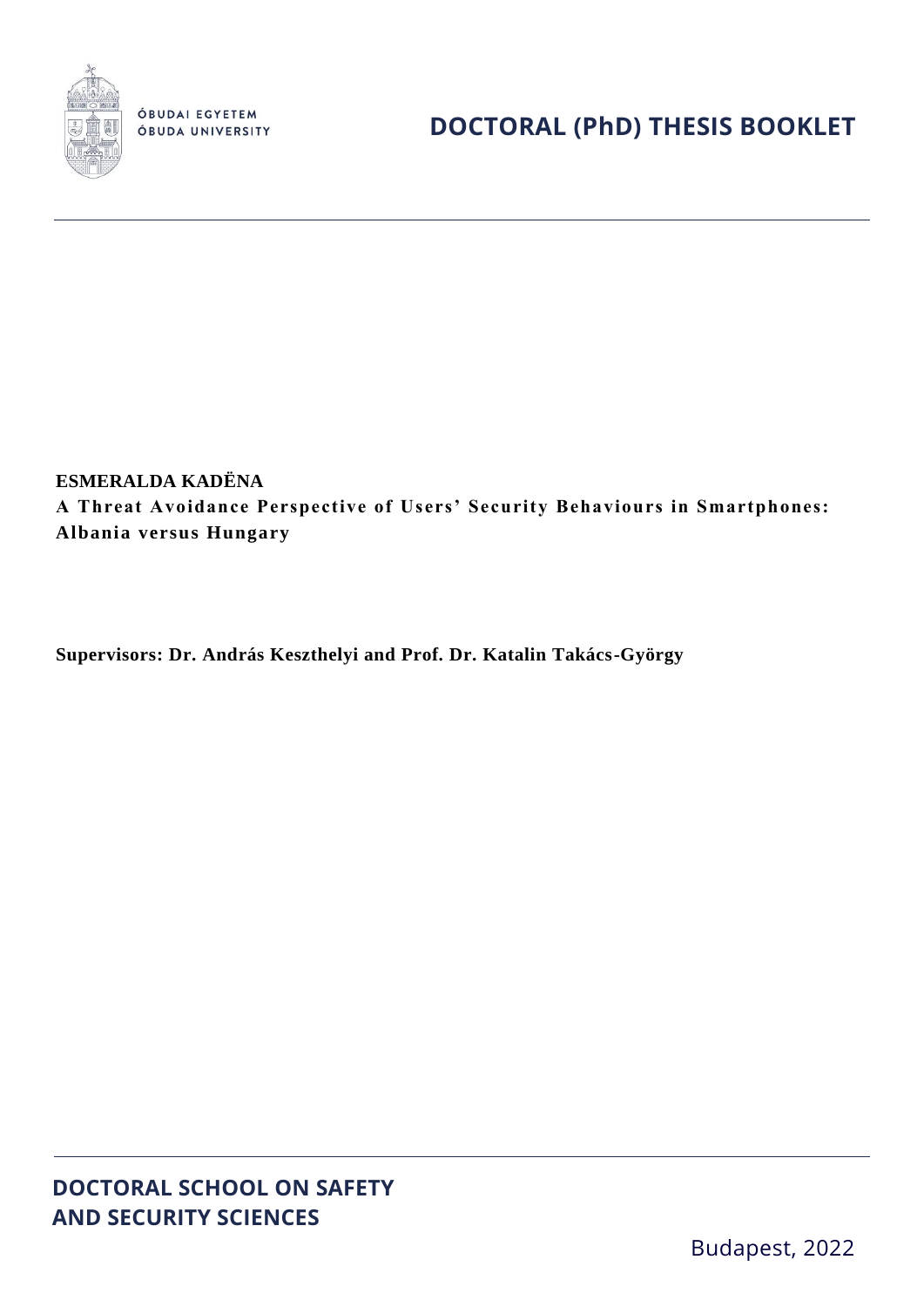# **Table of Contents**

| $\mathbf{1}$            |     |       |  |
|-------------------------|-----|-------|--|
|                         | 1.1 |       |  |
|                         | 1.2 |       |  |
| $\overline{2}$          |     |       |  |
|                         | 2.1 |       |  |
|                         | 2.2 |       |  |
|                         |     |       |  |
|                         |     |       |  |
|                         |     |       |  |
|                         |     |       |  |
|                         |     |       |  |
|                         |     |       |  |
|                         |     |       |  |
|                         | 2.3 |       |  |
|                         |     | 2.3.1 |  |
|                         |     | 2.3.2 |  |
| $\mathbf{3}$            |     |       |  |
|                         | 3.1 |       |  |
|                         | 3.2 |       |  |
|                         | 3.3 |       |  |
| $\overline{\mathbf{4}}$ |     |       |  |
| 5                       |     |       |  |
| 6                       |     |       |  |
| 7                       |     |       |  |
|                         |     |       |  |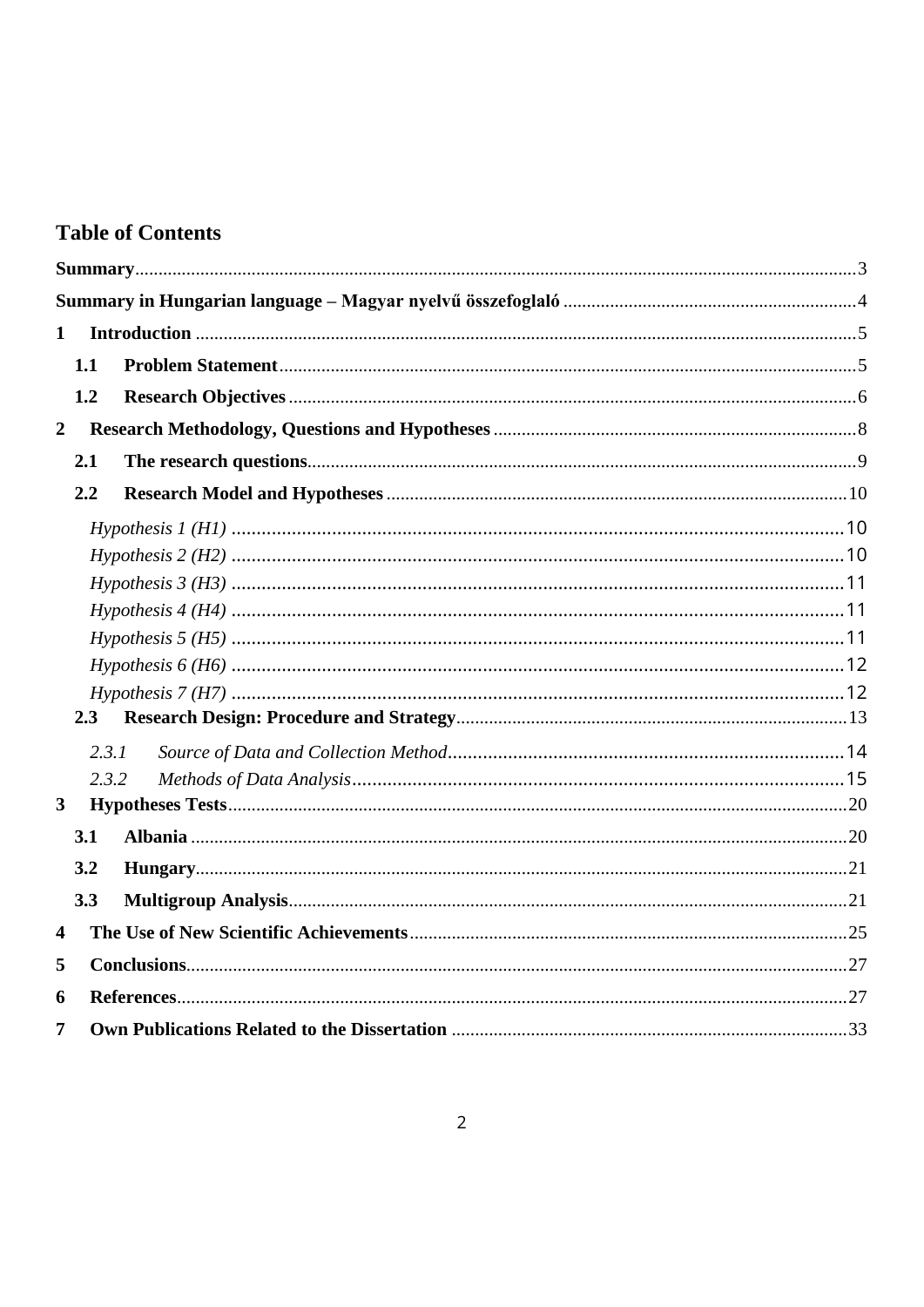## <span id="page-2-0"></span>**Summary**

The thesis' research was conducted around the idea of giving a better understanding of the factors responsible for the users' security behaviours in smartphones. The study's primary purpose was to assess the influence of smartphone users' cognitive factors and individual differences and determine whether the motivation of using smartphone security technologies leads to better security behaviour in different cultures. The conceptual model was developed based on contextualization of Technology Threat Avoidance Theory (TTAT) as an extension of the Protection Motivation Theory (PMT). The cognitive factors incorporated the TTAT predictors of behaviour in the form of threat appraisal factors (threat perception and its two antecedents: perceived threat susceptibility and severity) and coping appraisal factors (safeguard effectiveness, safeguard cost, and selfefficacy). In addition, three broad constructs, impulsivity, risk, and distrust propensity of users were included.

This study focused on Albanian and Hungarian smartphones users. A web-based survey was used to gather the data, and in total, 588 responses were kept for analysis. Descriptive statistics and the Partial Least Square Structural Modeling (PLS-SEM) were used to analyze the gathered data. To better explain the threat assessment process in different cultures, an alternative approach was proposed by conducting a Multi-Group Analysis that involved two groups of interest. At first, the model was tested with all the valid data. Then, the multigroup analysis between users in Albania and Hungary was performed, and the results were presented in a systematic and detailed way. Path coefficients, t-statistic values, and p-values were generated by emphasizing significant differences and similarities between the two countries. Also, a separate analysis was performed for each group for a better understanding.

The most finding to emerge from this study is that applying the theoretical model across different countries will lead to different results for each of them. These results improve knowledge and understanding of the effect of cultural differences in the smartphone security context. This suggests that cultural differences should be considered in future studies when investigating individuals of different cultures. This dissertation provides a significant opportunity to advance the knowledge regarding human behaviours in smartphone security. It can be regarded as a first step towards understanding Albanian and Hungarian smartphone users.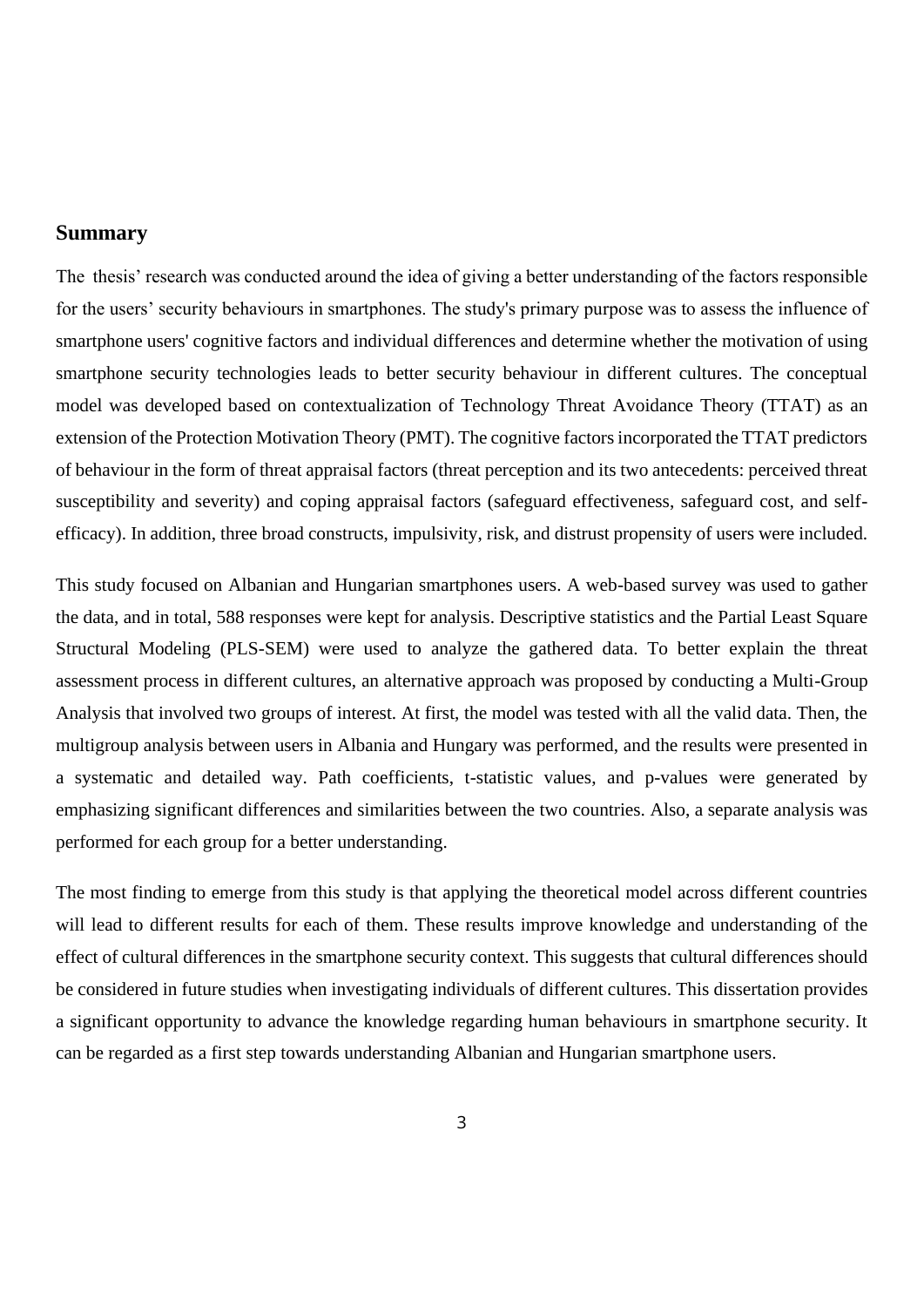## <span id="page-3-0"></span>**Summary in Hungarian language – Magyar nyelvű összefoglaló**

A disszertáció alapjául szolgáló kutatás célja a mobiltelefonok biztonságával kapcsolatos magatartást meghatározó tényezők feltárása, a mobilhasználók kognitív tényezőinek és az egyéni különbségek kiértékrlése, valamint azon, a mobilbiztonsági technológiák használatakor jellemző motivációk azonosítása, amelyek jobb biztonsági magatartást eredményeznek a különböző kultúrákban.Az elvi modellt a technológiai veszélyek elkerülése elméletének (TTAT) megfelelő kontextusba helyezésével alkottam meg, mint a védelemmotiváció elmélet (PMT) egy kiterjesztését. A kognitív tényezők magukba foglalják a TTAT viselkedéselőjelzőit a fenyegetésértékelési tényezők formájában (fenyegetés érzékelése és ennek két előzménye, az észlelt fenyegetettség és a súlyosság), valamint a megküzdésértékelés tényezőit (biztonsági intézkedések hatékonysága, ára, önhatékonyság). A továbbfejlesztett TTAT-modellben a mobilhasználók három jelentős osztályozási tényezőjét (impulzivitás, kockázati hajlam és bizalmatlanság) is figyelembe vettem.

A vizsgálathoz kérdőíves kutatást folytattam 2021-ben magyar és albán válaszadók körében, 588 értékelhető kitöltéssel. Az adatok kiértékelését varianciaalapú strukturális egyenletek modelljével végeztem (PLS-SEM). Az eltérő kultúrából adódó fenyegetésértékelési folyamatok pontosabb megmagyarázására alternatív megközelítést javasoltam, többcsoportos elemzéssel (MGA), ami két országot, Albániát és Magyarországot foglalja magába. Az összes érvényes adattal teszteltem a modellt, majd az albán és magyar telefonhasználók vonatkozásában a kapott eredményeket részletesen és rendszerbe foglalt módon mutattam be. Az útvonal együtthatók, t-statisztikai értékek és p-értékek a két ország közötti jelentős különbségek és hasonlóságok hangsúlyozásával lettek meghatározva, továbbá minden egyes csoportot külön is elemeztem.

Az elméleti modell a különböző országok esetében különböző eredményeket adott. Ezen eredmények segítik a kulturális különbségek hatásának megismerését és megértését a mobilbiztonság területén. Aa jövőbeli kutatások során a kulturális különbségeket figyelembe kell venni, ha a vizsgálat alanyai különböző kultúrákhoz tartoznak. A dolgozat érdemi lehetőséget ad arra, hogy a mobilbiztonsággal kapcsolatos emberi magatartást illető tudásunkat fejlesszük. Tekinthető úgy is, mint az albán és magyar mobilhasználók megértése felé tett első lépés.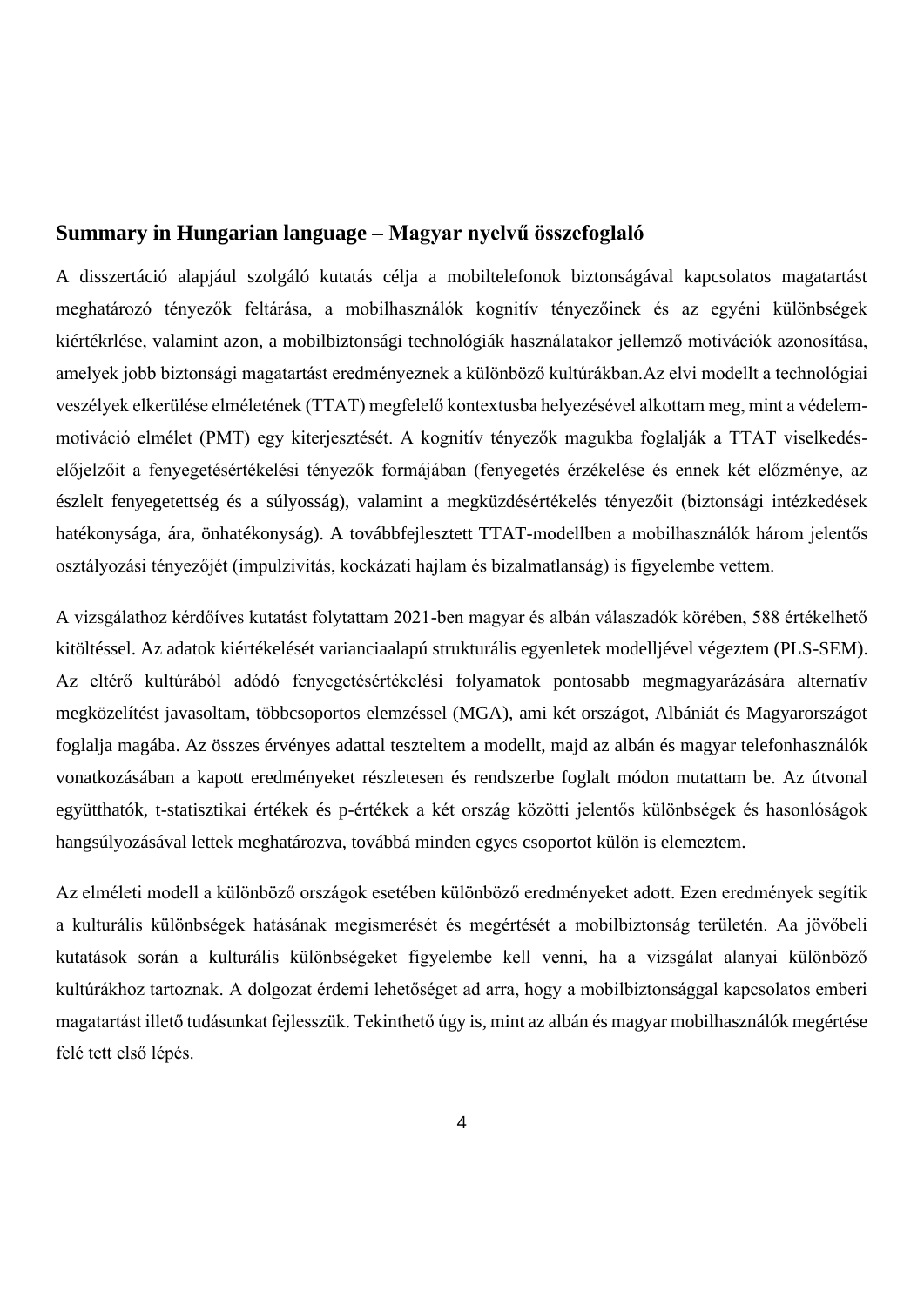# <span id="page-4-0"></span>**1 Introduction**

*"Companies spend millions of dollars on firewalls, encryption, and secure access devices and it's money wasted because none of these measures address the weakest link in the security chain: the people who use, administer, operate and account for computer systems that contain protected information." – Kevin Mitnick (2000, p. 8)*

Nowadays, mobile technology has become an inevitable part of almost every aspect of our lives. Since smartphones enable users to access many services, they have become essential. People are constantly connected with their mobile devices to the Internet. The world is changing rapidly, and the digital revolution is becoming hardly stoppable. Besides the chances of innovation in society, smartphones present significant risks. Their increasing popularity raises many security concerns. Security breaches on these devices can cause damages to individuals as well as organizations. Users can become victims of many security threats. On the other hand, their unsafe behaviours may create opportunities for hackers to attack the companies' applications and systems they access with their devices.

## <span id="page-4-1"></span>**1.1 Problem Statement**

Since the use of smartphones has been increasing, they have become an easy target for hackers [1]. The valuable information they contain poses risks of breaches to information security at the individual and organizational level. Besides addressing and mitigating security threats in smartphones, users' risky behaviours remain the most critical challenges in cybersecurity. Along with technological advancements, there is an increasing concern over the factors contributing to users' intentions and behaviours in security. Consequently, technology alone is not enough to ensure security. A vast number of security incidents and data breaches within organizations are associated with users' behaviour in mobile devices for personal and business reasons. Scholars and professionals continuously recommend awareness practices for users that focus on understanding smartphone security. It is still a challenge to identify if users understand and apply them correctly. We are in a situation where many cyber incidents can be avoided, but they continue to occur.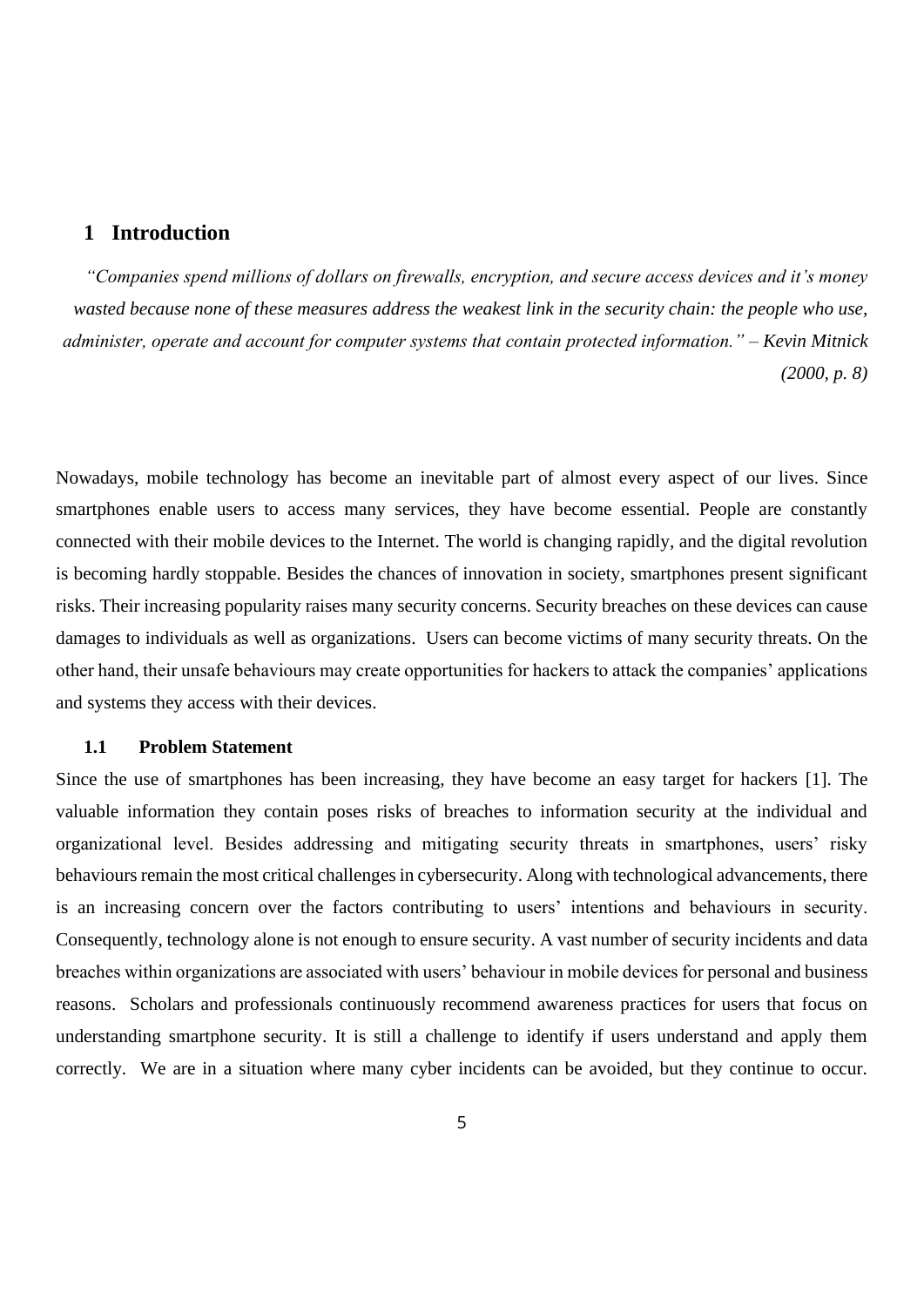Naturally, a question arises: Why do people not protect themselves? The human aspect of security has gained many researchers' interest [2], [3]. The lack or minimal exploration in this area may be attributed to the fact that the human factor is complex to understand and manage within the information security context because human behaviour is unpredictable [4].

Researchers in information security has been focused on measuring the actual behaviours based on behavioural intention [5], [6], [7]. However, many issues are present due to other factors that can influence users' intentions. Thus, other researchers have faced difficulties in predicting information security behaviours [8], [9], [10], [11]. Besides, little is known about users' behaviours and their peculiarities from the countries of interest in this research. The lack of literature examining users' (in Albania and Hungary) behaviours in smartphones from the threat avoidance perspective presents an opportunity to add to the body of knowledge on smartphones' security. Thus, this study aims to address a gap and provide more evidence regarding users from Albania and Hungary on the factors that influence users' perceived threats and the factors that affect their intentions to use security technologies, which consequently can behave securely in smartphones.

This dissertation is presented along with the rise in cybercrime moving towards smartphones by emphasizing users' differences and their behaviours in security.

## <span id="page-5-0"></span>**1.2 Research Objectives**

This dissertation's key objective was to determine, with empirical data, the factors that influence users' security behaviours in smartphones. The research was classified from the perspectives of inquiry and objectives mode. From the viewpoint of inquiry, the study is conducted based on qualitative and quantitative data. From the objectives point of view, the research methods used were descriptive and explanatory. At first, preliminary research was conducted to accomplish the following objectives:

- O1: To introduce security and threats regarding smartphones.
- O2: To gain insight into user behaviour of smartphone security and their using habits based on related research findings.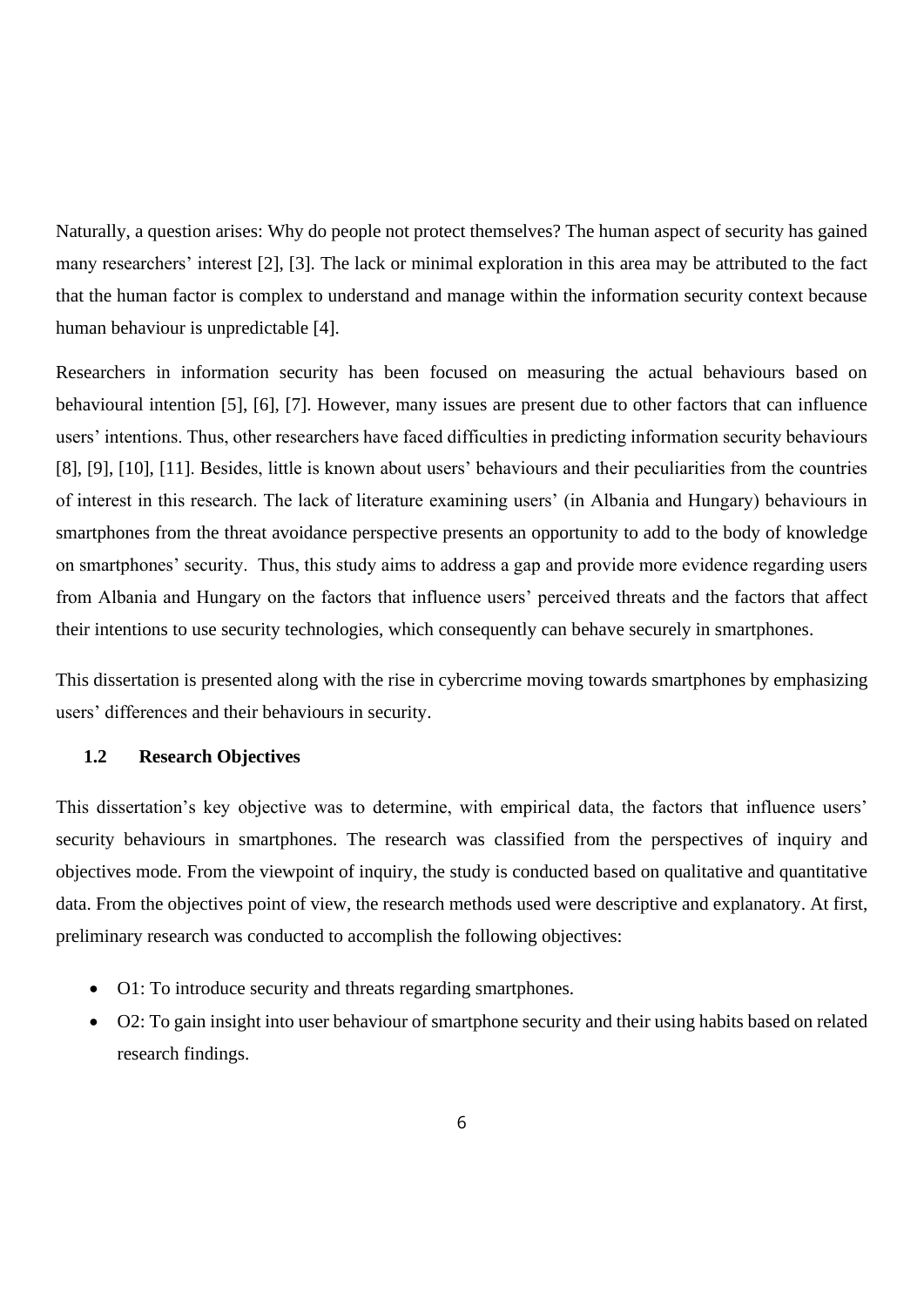- O3: To explore the research methods and theories for users' cyber-security motivations, threat perception, coping ability, and cybernetics.
- O4: To explain the samples used in the research model and define each users' group's cultural characteristics.

After content analysis, the following objectives were specified:

- O5: To examine the Albanian and Hungarian users' perceived threat regarding smartphones.
- O6: To examine the effects of safeguard measures (cost, effectiveness, and self-efficacy) in the Albanian and Hungarian users' motivation to use security technologies.
- O7: To investigate the influence of individual differences (Albania and Hungary) in motivation of using security technologies, and security behaviours in smartphones.
- O8: To investigate the Albanian and Hungarian users' security motivation and behaviour of using smartphones' security technologies.
- O9: To compare research results and highlight differences between Albanian and Hungarian users.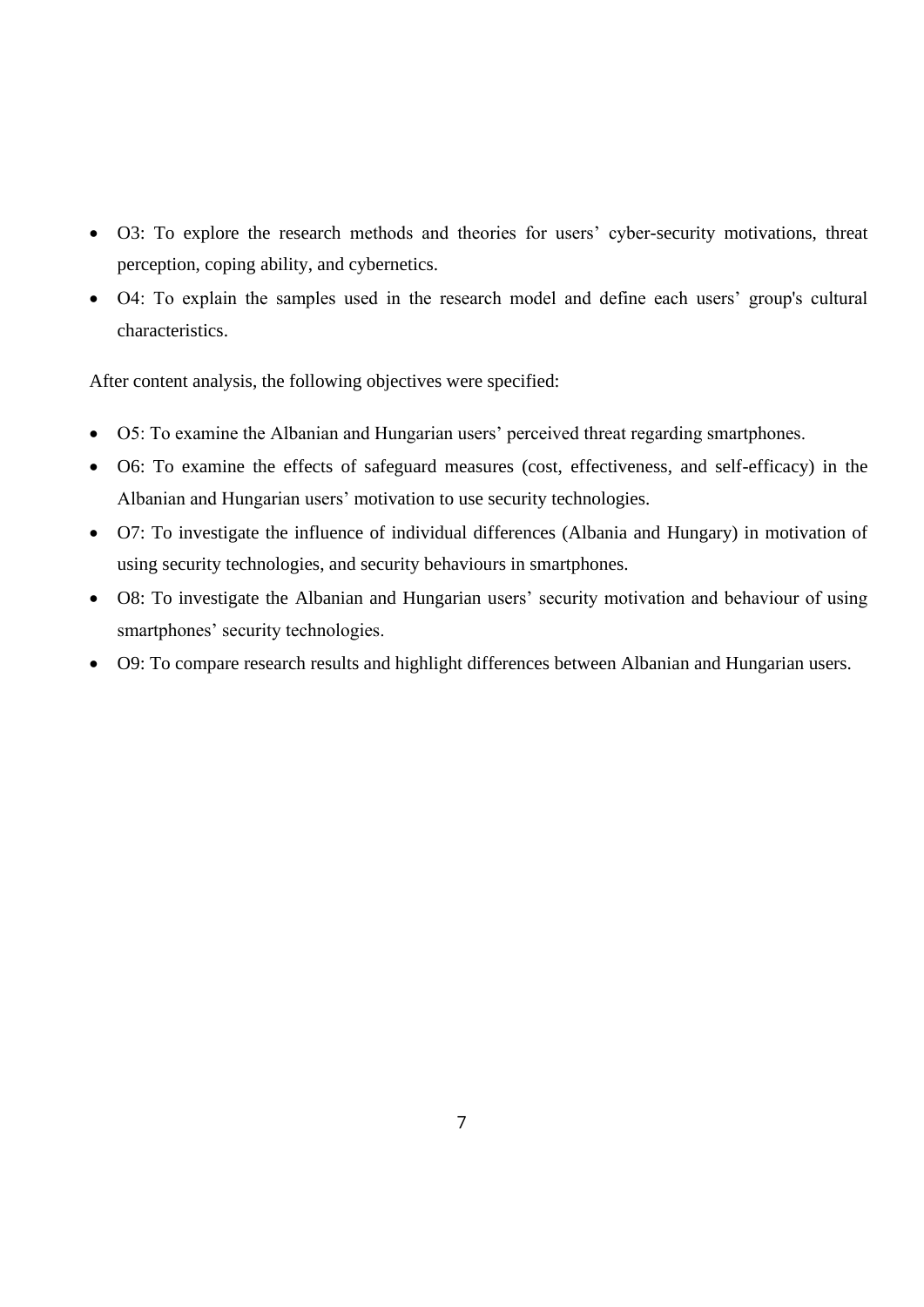# <span id="page-7-0"></span>**2 Research Methodology, Questions and Hypotheses**

The research was carried out in three phases (Figure 2).



**Figure 1: Research Methodology**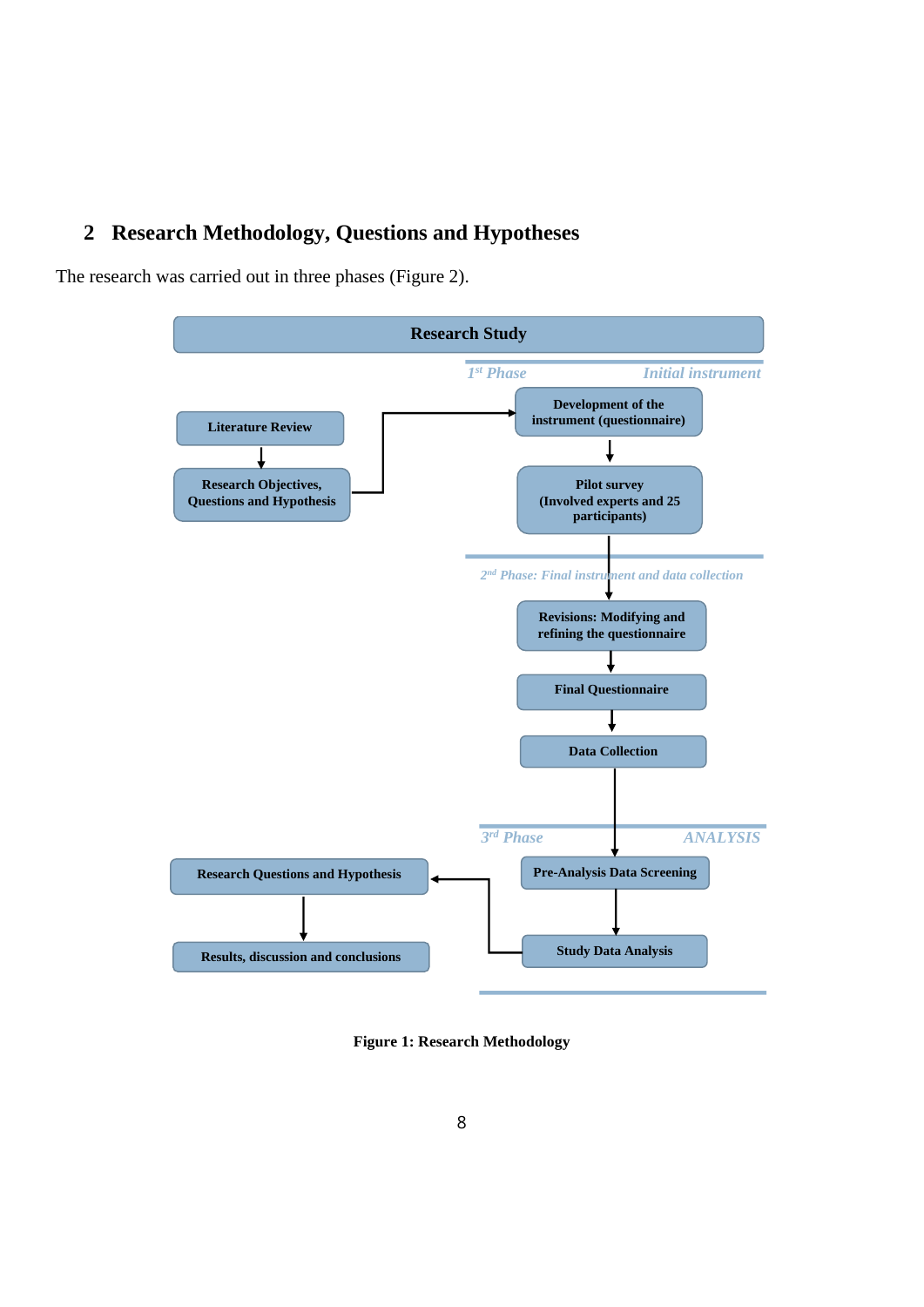In the first phase, an exploratory study was conducted. The relevant literature review regarding smartphone threats and empirical studies were examined to define the research questions and hypotheses. The questionnaire was developed based on validated measures from the existing TTAT model. The first version of the questionnaire was used to examine the usability and identify possible issues with the instrument.

In the second phase (confirmatory stage), the instrument was improved after conceptualizing constructs in the research model. The final survey instrument was developed, followed by the data collection process that addressed the research questions and hypotheses. In the last phase, the confirmatory study was conducted. The quantitative data were analyzed using descriptive statistics and Structured Equation Modelling (SEM) PLS. A preliminary analysis was performed for data accuracy in the third phase (data analysis). It was examined if the assumptions for conducting path analysis were satisfied, followed by the study data analysis.

#### <span id="page-8-0"></span>**2.1 The research questions**

The main question that drove this research was: "How do the cognitive factors (copping and threat appraisal) and individual differences influence the Albanian and Hungarian users' security behaviour in smartphones?

Five specific research questions were derived from the main question by applying the research model. The first research question integrated threat appraisal factors (perceived severity and susceptibility) and its outcome (perceived threat) that shape security motivation, leading to security behaviour. The second question aimed to investigate the effect of users' Perceived Threat on their motivation to defend against attacks and use smartphones' security technologies. The third research question has considered the three coping apprasial factors (Safeguard Effectiveness, Safeguard Cost, and Self-Efficacy) that shape Security Motivation, leading to Security Behaviour. The fourth question aimed to examine the influence of Security Motivation on users' behaviour using smartphones' security technologies. Finally, the fifth research question investigated the effect of risk and distrust propensity in users' perceived threat and the impulsivity impact in their motivation to use smartphones' security technologies. Based on these constructs, the research questions in this study are as follows: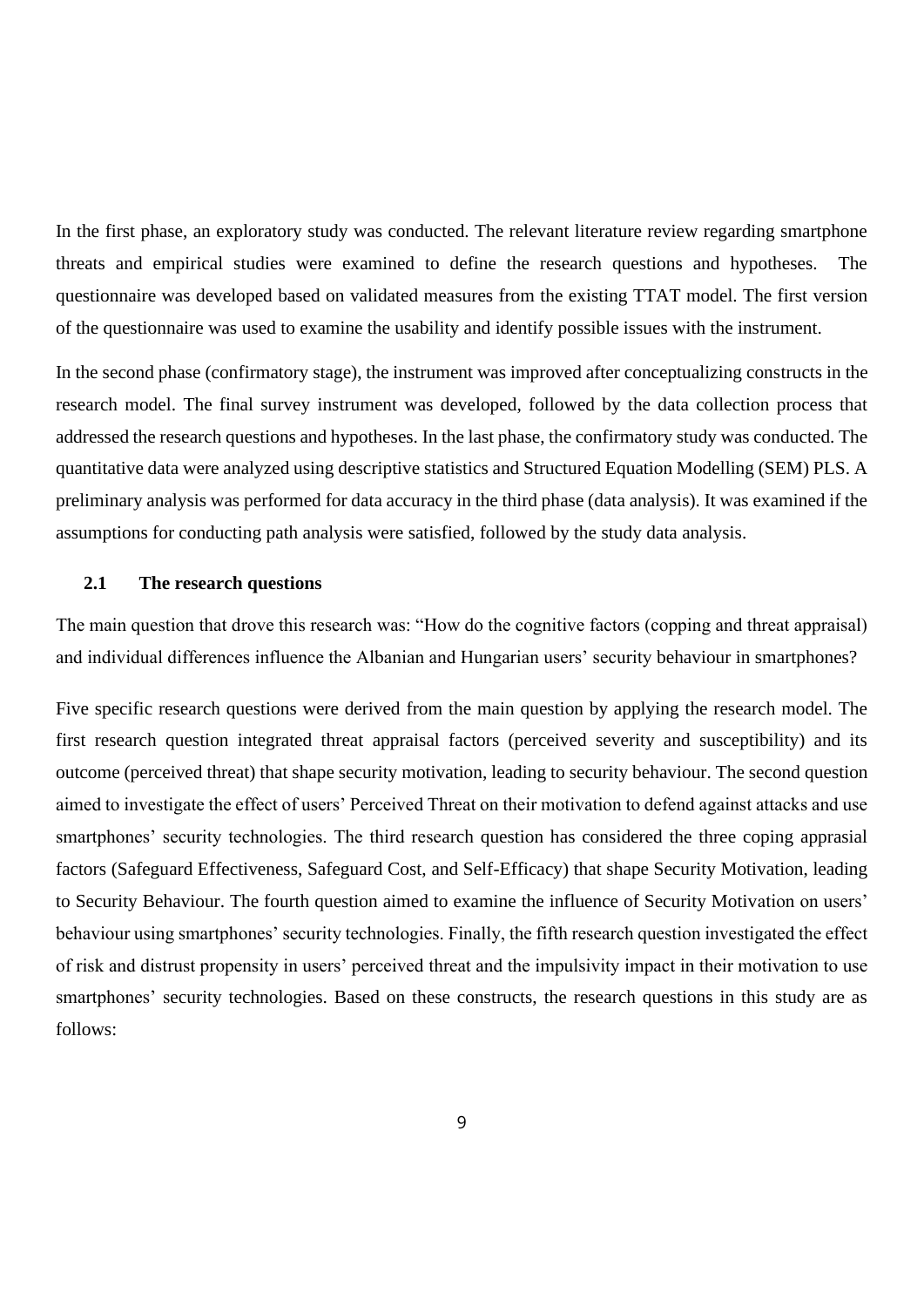- *Research question 1 (RQ1):* Do the Perceived Severity, Perceived Susceptibility, Risk, and Distrust propensity influence the users' Perceived Threats on smartphones?
- Research Question 2 (RQ2): Does the users' Perceived Threat influence their motivation to use smartphones' security technologies?
- *Research Questions 3 (RQ3):* Do the Safeguard Effectiveness, Safeguard Cost, Self-Efficacy, and Impulsivity influence users' motivation to use smartphones' security technologies?
- *Research Questions 4 (RQ4):* How do users' Security Motivation influence users' Security Behaviours?
- *Research Question 5 (RQ5):* Do the users' differences (Risk and Distrust Propensity and Impulsivity) influence their Perceived Threat and Motivation in using smartphones' security technologies?

#### <span id="page-9-0"></span>**2.2 Research Model and Hypotheses**

#### <span id="page-9-1"></span>*Hypothesis 1 (H1)*

As proposed and explained by Liang and Xue in 2010, threat perception is shaped by two antecedents: perceived severity and perceived susceptibility. Perceived severity stands for users' subjective belief regarding the damage that a malicious IT could affect their devices and systems. Similarly, perceived susceptibility is related to users' subjective belief that malicious IT will probably affect their devices and systems. According to Burns et al., a high threat severity level motivates individuals to protect themselves [12]. This research supports the scholars' arguments and findings, and thus, it was hypothesized:

*H1a: Perceived susceptibility of being attacked positively affects perceived threat in smartphones.* 

*H1b: Perceived severity of being attacked positively affects perceived threat in smartphones.*

## <span id="page-9-2"></span>*Hypothesis 2 (H2)*

Maslow and Mitzen define safety as a basic human need [13], [14]. According to Liang & Xue, individuals' responses to health threats can be similar to their reactions to IT threats[15]. Also, Tu et al., and Posey et al., found out that users that receive "signals" about a possible risk show a higher motivation in engaging in response actions [16], [17]. Supporting the argues of the prior literature, it was hypothesized: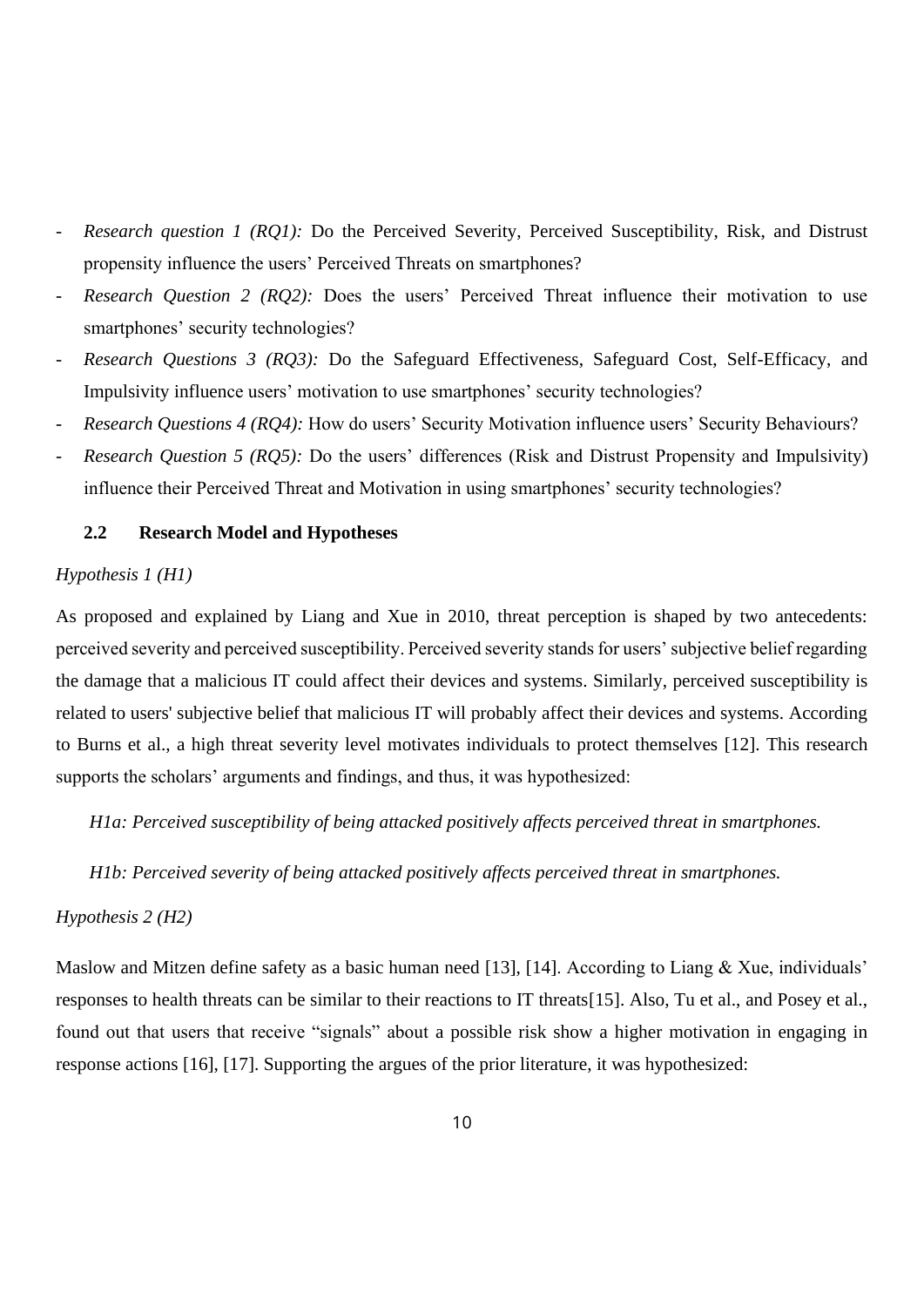*H2: Perceived threat positively affects security motivation in smartphones.*

#### <span id="page-10-0"></span>*Hypothesis 3 (H3)*

Here the safeguard effectiveness is defined in the context of smartphones security; if its application can be effective in using security technologies against the threats. Bandura in 1982 and Janz and Becker in 1984 explained that the outcome of using a safeguard is the user perception that can be noted as similar to outcome expectancy and the health belief model [18], [19]. When individuals feel safe and secure, they do not stress themselves to cope with the threats. Thus, a safeguard would make them feel more confident and adapt the security against the threats. Other authors confirm the relationship between safeguards and threats in the IT field, and they argue that in order to avoid security threats, technical, data and human safeguards must be deployed [20], [21].

*H3: Safeguard effectiveness positively affects security motivation in smartphones.*

#### <span id="page-10-1"></span>*Hypothesis 4 (H4)*

Liang and Xue (2009) stress that safeguard cost is related to the physical and cognitive efforts such as money, time, inconvenience, and understanding level. Accordingly, the individuals compare benefits and costs before engaging in a behaviour. So, before taking action, people are usually making a cost-benefit analysis. Albuquerque Junior et al. concluded that some public institutions are not deploying the necessary tools for protection because of the high costs involved [22]. Woon et al. highlighted that people would enable wireless network security if its costs reduce [23]. Consequently, the higher the price/cost of a safeguard, the less motivation for users to use it.

*H4: Safeguard cost negatively affects security motivation in smartphones.*

## <span id="page-10-2"></span>*Hypothesis 5 (H5)*

Self-efficacy is defined as an individual's confidence to take a safeguard measure. Agarwal et al., Compeau and Higgins, and Compeau et al. studied the relationship of self-efficacy with the IT adoption intent [24], [25],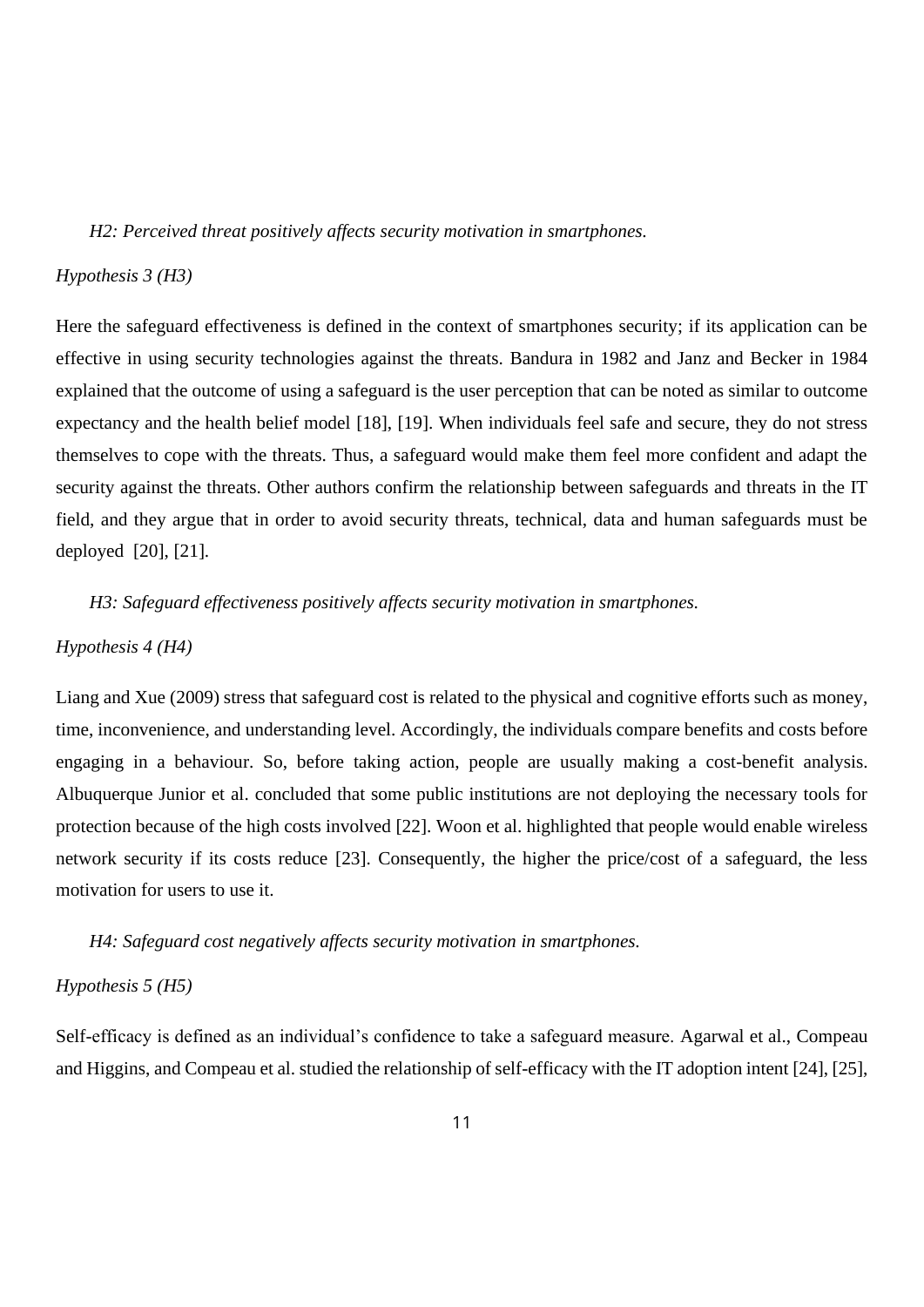[26]. Other authors have also explained that if the users' level of self-efficacy increases, they will be more motivated to perform IT security behaviour [3], [2]. As a result, their motivation to avoid IT threats using a measure will be stronger.

*H5: Self-efficacy positively affects security motivation in smartphones.*

#### <span id="page-11-0"></span>*Hypothesis 6 (H6)*

In the TTAT model, there is no difference between motivation and intention [27]. In this case, security motivation can be explained by the behavioural intention to use security technologies. Two cognitive theorists concluded that behavioural intention is a significant and strong predictor of actual behaviour [28], [29]. This relationship has been confirmed by other researchers as well [30].

*H6: Users' motivation to use smartphones' security technologies positively influences their security behaviour.*

#### <span id="page-11-1"></span>*Hypothesis 7 (H7)*

The effects of personality characteristics on cybersecurity behaviours have been in many IT researchers' attention [6]. In their studies, Giwah and Uffen et al. summarized that factors affecting the actual usage of mobile devices' security technologies are very different. They depend on the effect of other external variables such as individuals' personality differences [5], [7]. Consistent with the analysis and suggestions of Carpenter et al., this research includes the three constructs (Impulsivity, Risk and Distrust Propensity) [31].

Since this study focuses on users' behaviour to use security technologies on smartphones, I found it relevant to examine how these three individuals' differences impact security threats and motivations that shape security behaviour in using smartphones' security technologies. Thus, the seventh hypothesis presumes that individual differences affect users' perceived threat and security motivation that shape smartphone security behaviour.

*H7: Individual differences affect users' perceived threat and security motivations that shape their smartphone security behaviours.*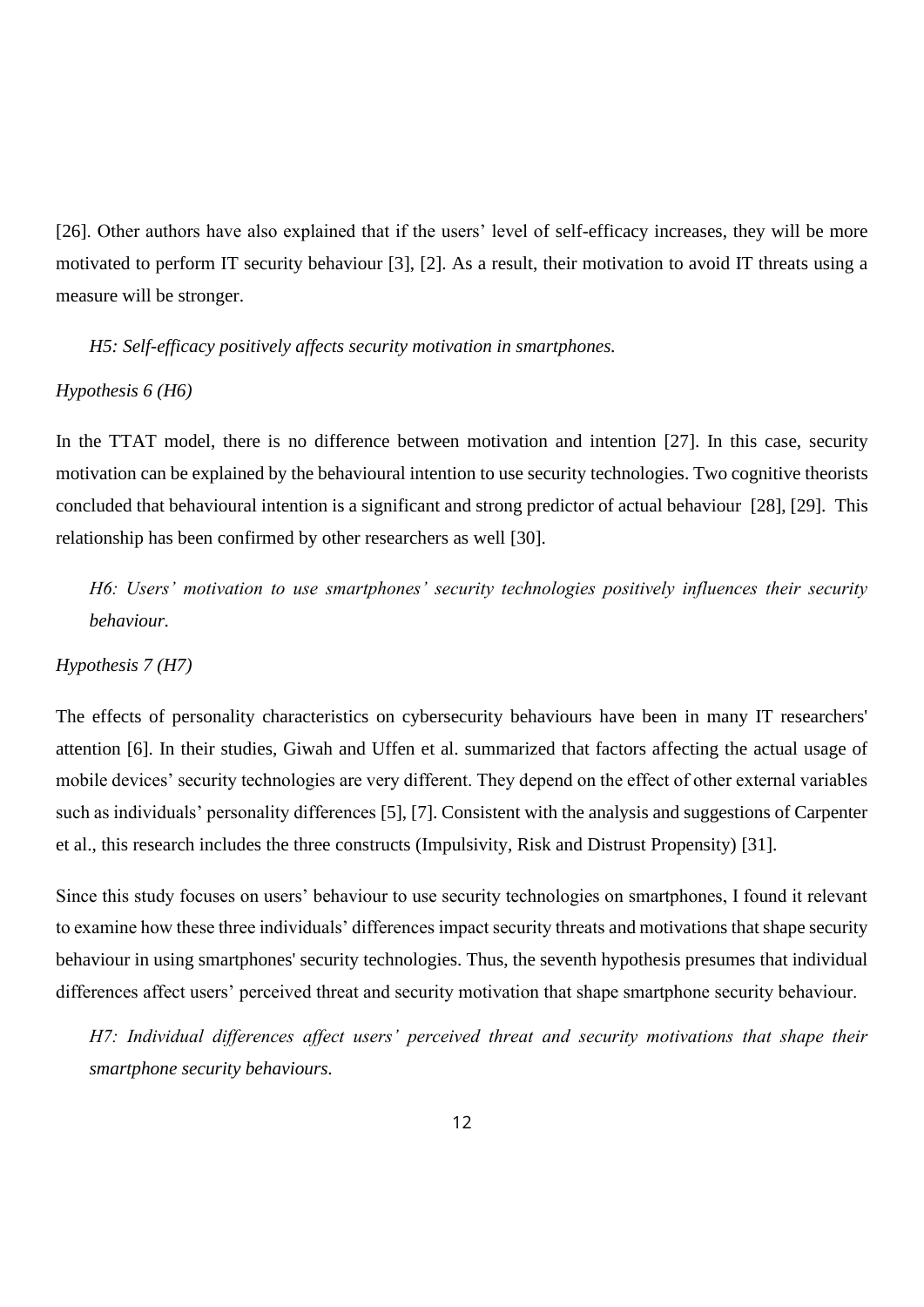The hypotheses incorporated three constructs: impulsivity, risk propensity, and distrust propensity.

*H7a: Impulsivity negatively influences motivation to use the smartphone's security technologies. H7b: Risk propensity negatively influences users' perceived threat in smartphones. H7c: Distrust propensity positively influences users' perceived threat.*

The research model used for this work is presented in Figure 1.



**Figure 2: Research Model**

#### <span id="page-12-0"></span>**2.3 Research Design: Procedure and Strategy**

Considering the aim(s) of this research, the direction of this study is behavioural. The insights from the prior literature on IT security behaviour are applied to the smartphone context. The research methodology applied in this study could be in line with the positivist philosophy of research [32]. The authors pointed out that a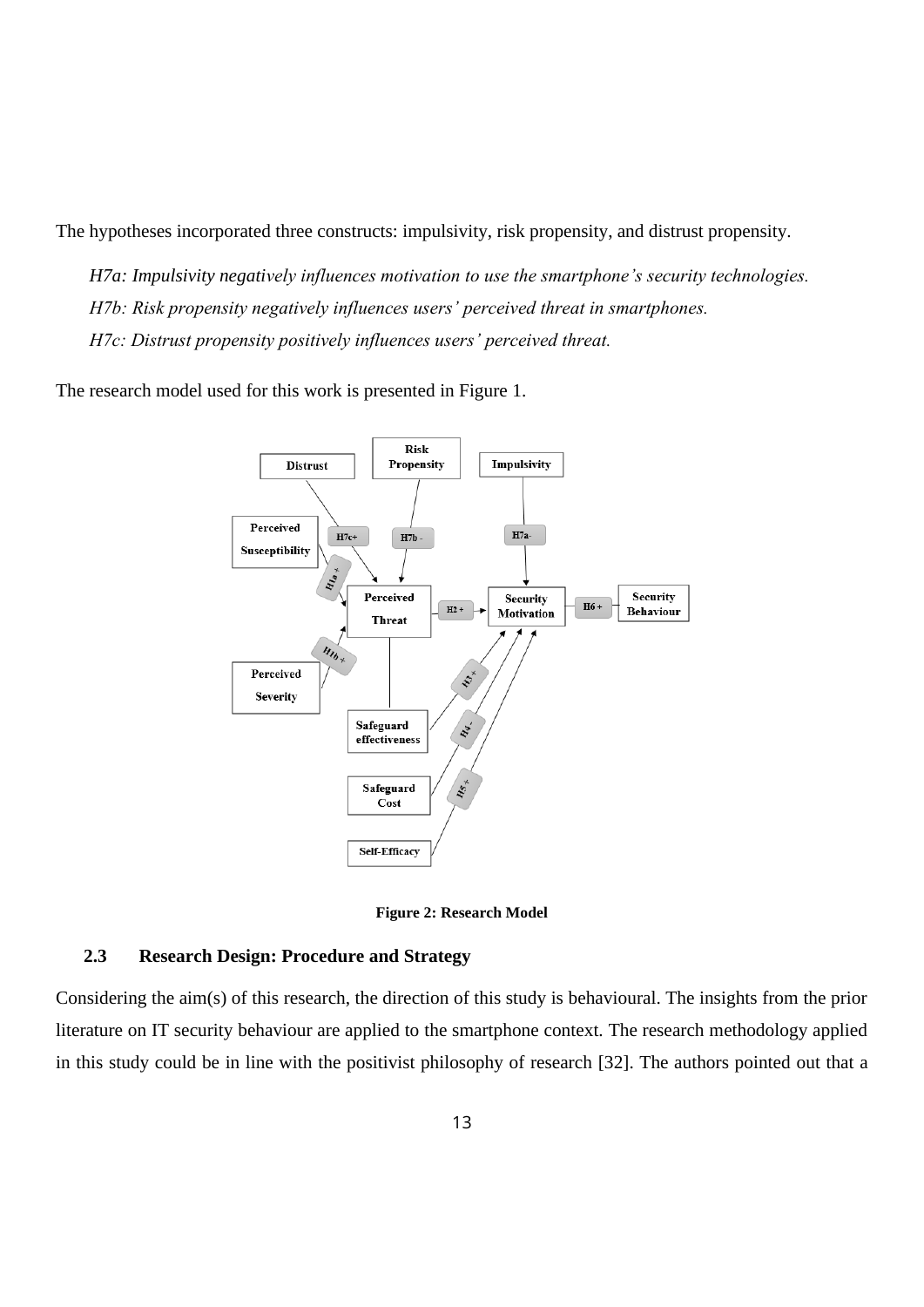structured methodology should be applied for the research using quantitative methods, including statistical analysis [180]. The aim was to obtain reliable, consistent, unbiased, and replicable results from other studies to present reality.

To study the chosen groups' security behaviours, it was relevant to be guided by the post-positivism research philosophy, known as post-empiricism and methodological pluralism [33]. And in this work, besides providing descriptive information and statistical analysis concerning the samples, understanding complex actions and contributing to knowledge growth were essentials.

#### <span id="page-13-0"></span>*2.3.1 Source of Data and Collection Method*

A survey instrument was employed to examine the revised TTAT model and the resulting hypotheses in this study. After consulting with my advisors and for the purposes of this research, we realized that for a better understanding and to ensure validity, some of the items had to be changed and removed following the context of smartphones. The final web-based survey (in Google Forms) was appropriate for the present research. It allows the collection of a large number of responses in different locations and is a very useful method for testing the hypotheses [34].

The original language of it was English, and for better understanding, it was translated into Albanian and Hungarian languages. The survey contained three blocks of sections. The first one included demographic questions. The second section had questions related to users' habits and practices in smartphones and security. The final, and most important section included TTAT constructs and their respective items. The three forms (Albanian, English, and Hungarian) were active from October 26, 2020, until December 14, 2020. The electronic surveys were sent to the participants through email and social media platforms.

The target samples for this study were individuals from less than 20 years old to more than 50 years old from Albania and Hungary. It was decided to consider also the international students studying and living in Hungary. A prerequisite for participation was that participants own a smartphone and use it for personal, business reasons, or both. The samples were randomly selected within the target countries. The total number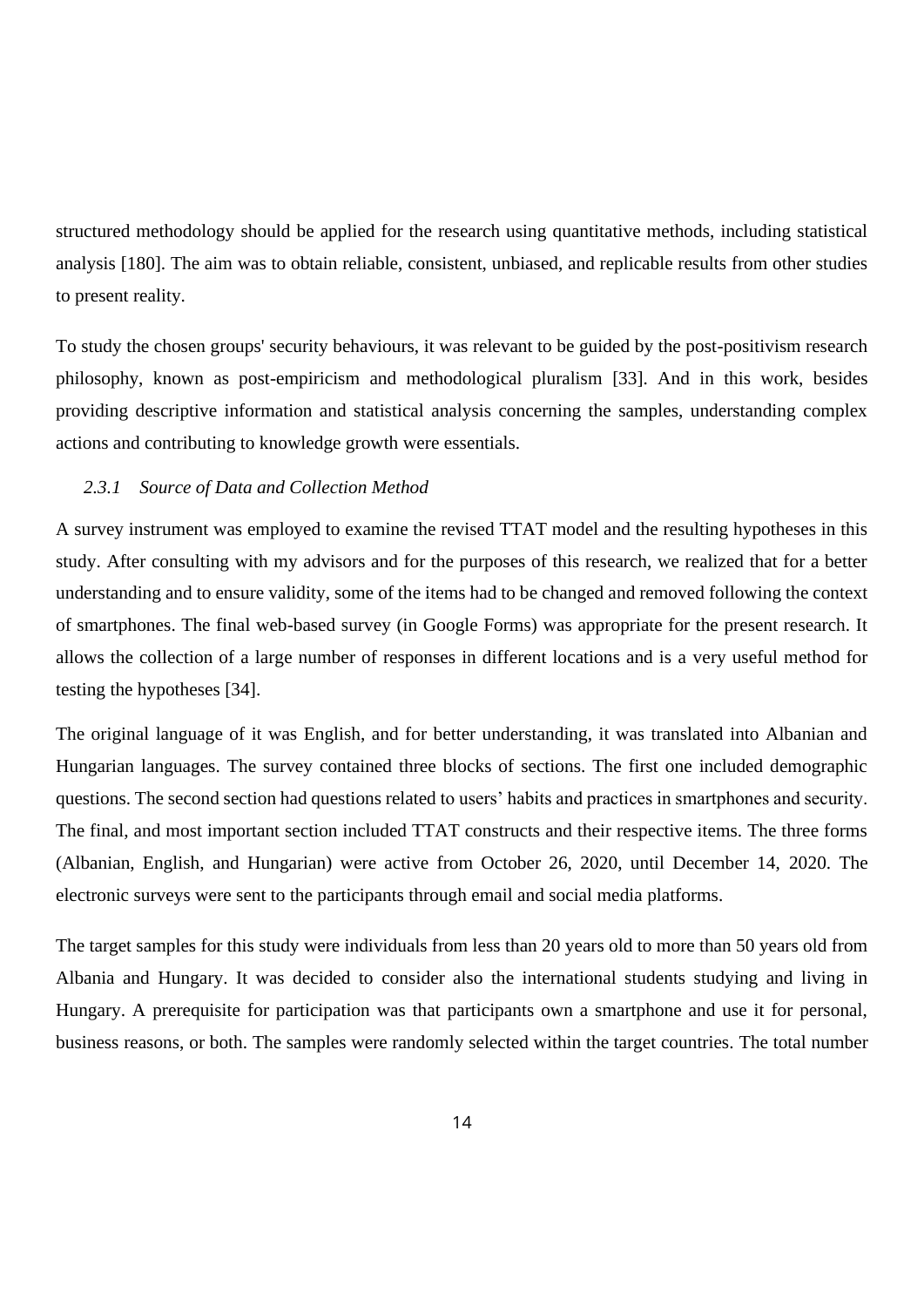of the participants was 593, and after removing the outliers, only 588 responses were kept, of which 329 were from Hungary, 137 were from Albania, and 122 international students living in Hungary.

## <span id="page-14-0"></span>*2.3.2 Methods of Data Analysis*

#### *Assumptions for conducting Path Analysis*

- The collected data were checked for possible outliers with SPSS software. In addition, it was used Mahalanobis Distance method for each case. According to the calculations in SPSS, five outliers with a p-value less than 0.001 were detected and removed.
- Cook's distance statistics were performed to check if influential points or significant extreme cases can affect the model. The three dependent variables were checked, and from the results, the values were all below 1.0. To define the linearity between dependent and independent variables and to check if this assumption is satisfied, the scatterplots of the standardized residuals versus predicted values were examined for the three dependent variables: Perceived Threat (PTH), Security Motivation (SM), and Security Behaviour (SB). The graphs were assessed after generating Cook's distance statistics and the relationships were close to linear.
- The Durbin-Watson statistic test was used to access the independence of residuals of errors. Durbin-Watson statistic can range from 0 to 4, but the value indicates no correlation between residuals is two or around two. After the test, results showed that the D-W statistic for the three independent variables was around the value of 2.
- To check if the indicators meet the normality assumption, measures of kurtosis and skew were used. Both skew and kurtosis were analyzed through descriptive statistics. Acceptable skewness values should fall between – 3 and + 3, and the kurtosis range is appropriate from – 10 to + 10 when utilizing SEM [35]. The values indicated that they fall into the pre-defined ranges, and we had a normal distribution of the data, and the normality assumption was not violated.
- Another critical assumption is that multicollinearity should not exist. Factor analysis is an interdependency technique, and there should not be multicollinearity between the variables [36]. In this study, multicollinearity was checked with the help of the most widely used indicator, variance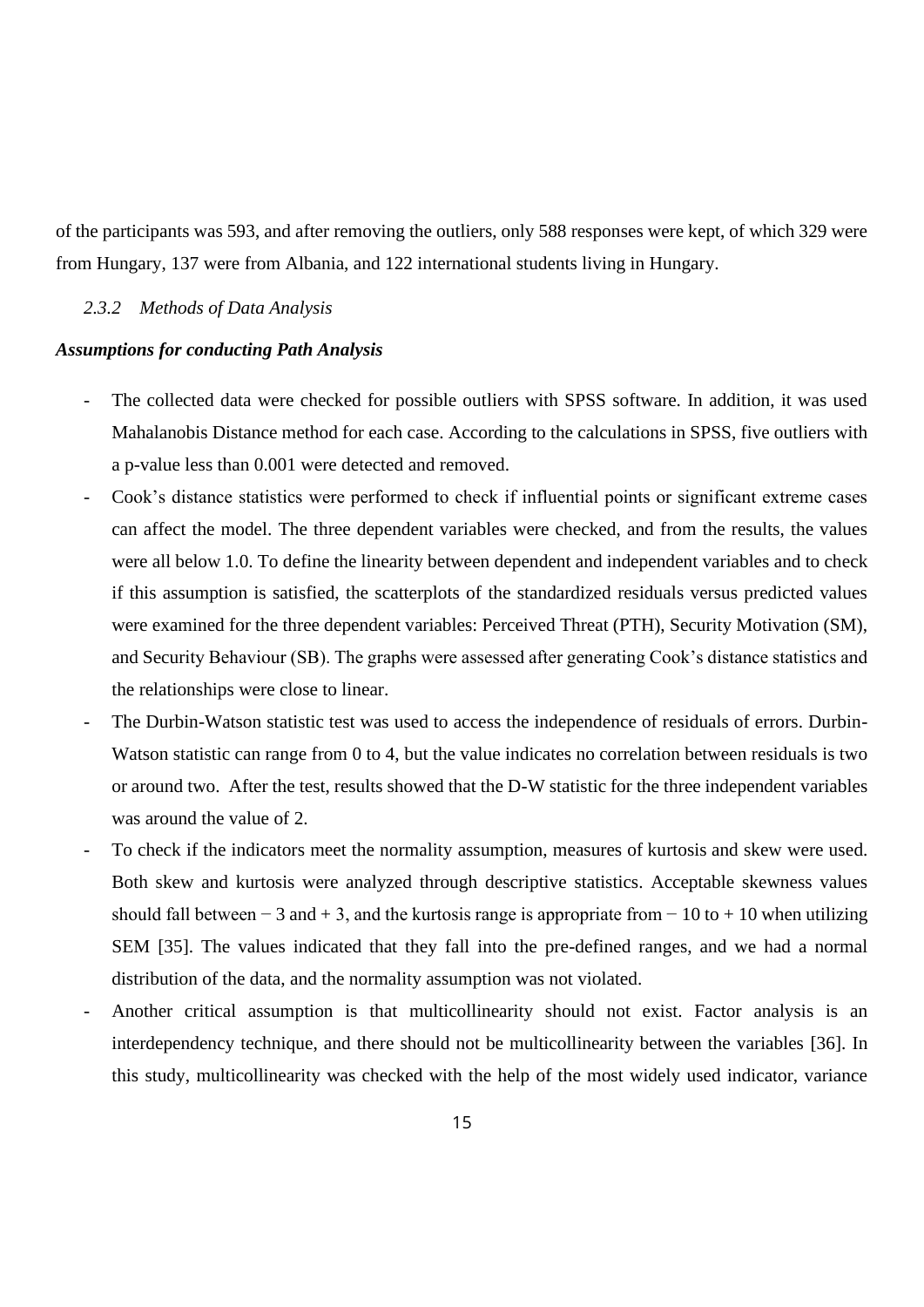inflation factor (VIF) [37]. The values were examined, and all the variables had a VIF below 10, indicating that this assumption was fulfilled.

An essential step in PLS-SEM analysis is to evaluate the outer model. This evaluation aims to determine how well the items load on the hypothetical construct [38]. For this purpose, the reliabilities of each item and variables, internal consistency, construct validity, convergent validity, and discriminant validity were assessed [39].

## *Path Analysis in PLS-SEM*

Path analysis in PLS-SEM was applied to address the five research questions and seven hypotheses. The relationships among independent variables and dependent variables were assessed by using SmartPLS 3.0. Path coefficients were used to measure the strength of the relationships between the variables, and they have range values between -1 and 1, and the p-values should be less than 0.05 [39]. Path coefficients closer to  $+1$ indicate strong positive relationships, and closer to -1 indicate strong negative. If these values fall close to 0, the relationships are considered weak. In addition, t-statistics (two-tailed test) for significance testing of both inner and outer models was executed.

A summary of the research objectives, hypotheses, and applied tools is represented in Table 1.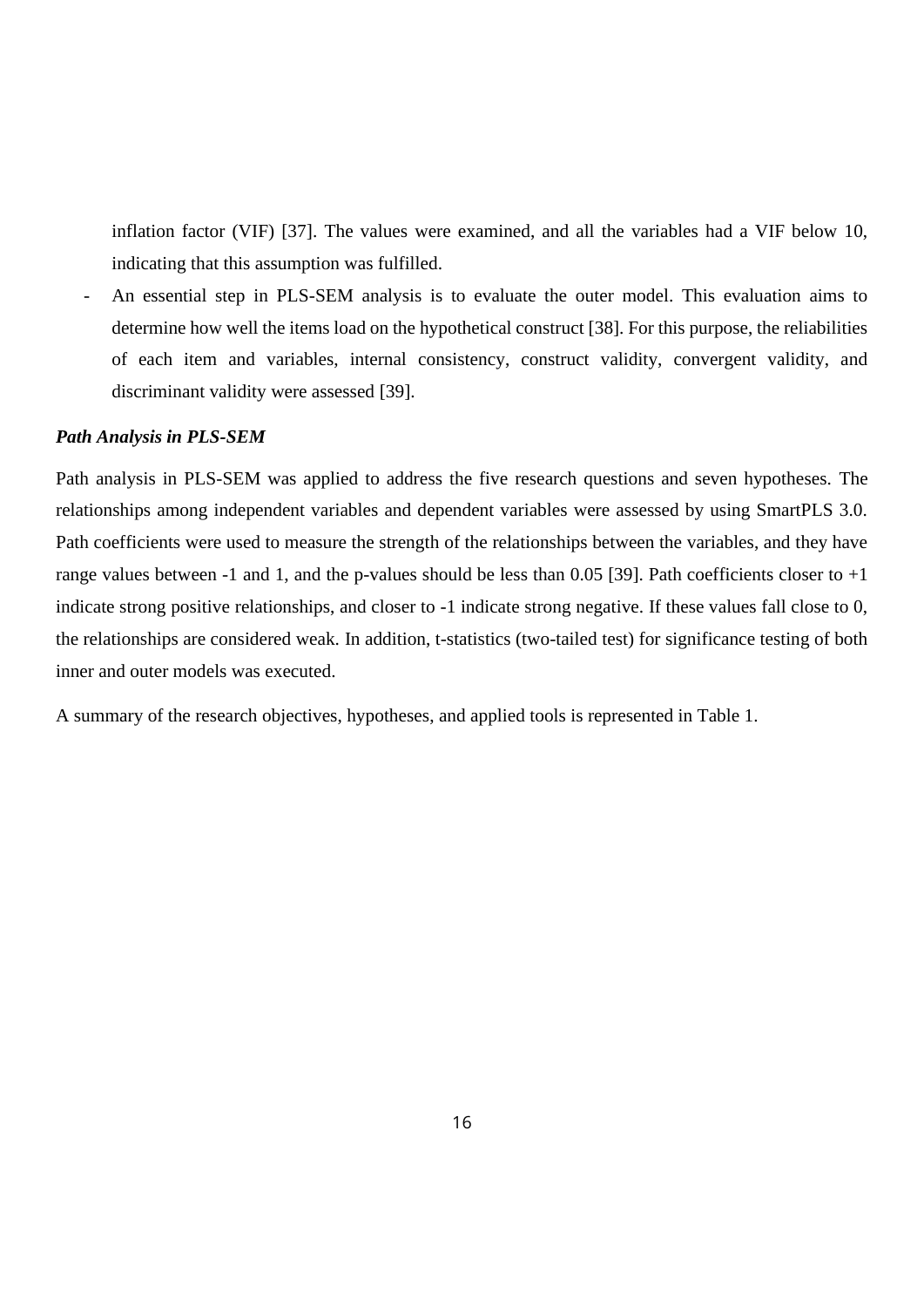| <b>Research objectives</b>                                                                                                                                                                            | <b>Research Hypothesis</b>                                                                                                                                                                                                             | <b>Related Theoretical</b><br><b>Model and Applied</b><br>survey questions                                                                                                                                                                | The research tools                                                                                                                                                                                                                                                                          |
|-------------------------------------------------------------------------------------------------------------------------------------------------------------------------------------------------------|----------------------------------------------------------------------------------------------------------------------------------------------------------------------------------------------------------------------------------------|-------------------------------------------------------------------------------------------------------------------------------------------------------------------------------------------------------------------------------------------|---------------------------------------------------------------------------------------------------------------------------------------------------------------------------------------------------------------------------------------------------------------------------------------------|
| O1: To introduce security and<br>threats regarding smartphones.                                                                                                                                       |                                                                                                                                                                                                                                        | Literature review: Chapter I -<br>"Security and Smartphones"                                                                                                                                                                              | Background sources.                                                                                                                                                                                                                                                                         |
| O2: To gain insight into user<br>behaviour of smartphone<br>security and their using habits<br>based on related research<br>findings.                                                                 |                                                                                                                                                                                                                                        | Chapter 2.1: Weakest Link-<br>Human Factors importance<br>Survey: Questions 8-20<br>related to users' habits and<br>practices in smartphones and<br>security.                                                                             | -Background sources.<br>-Descriptive statistics.                                                                                                                                                                                                                                            |
| O3: To explore the research<br>methods and theories for users'<br>cyber-security motivations,<br>threat perception, coping ability,<br>and cybernetics.                                               |                                                                                                                                                                                                                                        | Theoretical framework:<br>Chapter 2.3 - TTAT<br>Approach                                                                                                                                                                                  | -Background sources.                                                                                                                                                                                                                                                                        |
| O4: To explain the samples used<br>in the research model and define<br>each users' group's cultural<br>characteristics.                                                                               |                                                                                                                                                                                                                                        | Cultural Differences: (AL-<br>HU) - Chapter 2.2<br>Survey: Questions 1-7 related<br>to demographics. - Chapter<br>$4.1 - 4.3$                                                                                                             | -Hofstede 6-D Model<br>-Descriptive statistics.                                                                                                                                                                                                                                             |
| <b>O5:</b> To examine the influence of<br>users' perceived threat and its<br>two antecedents (perceived<br>severity and perceived<br>susceptibility) in users' security<br>motivation in smartphones. | H <sub>1</sub> a: Perceived<br>susceptibility of being<br>attacked positively affects<br>perceived threat in<br>smartphones.<br>H1b: Perceived severity of<br>being attacked positively<br>affects perceived threat in<br>smartphones. | Liang and Xue (2009) TTAT<br>Survey: Question 21 related<br>to Perceived Susceptibility of<br>getting a malicious IT (3)<br>statements).<br>Question 22 related to<br>Perceived Severity of the<br>threat consequences (8<br>statements). | -Kurtosis & Skewness.<br>-VIF values<br>(multicollinearity)<br>-Reliability and Validity<br>indicators.<br>-HTMT values for<br>Discriminant Validity.<br>-Factor and Path<br>analysis, PLS-SEM<br>(path coefficients, t-<br>value, and p-value).                                            |
|                                                                                                                                                                                                       | H2: Perceived threat<br>positively affects motivation<br>to use smartphone's security<br>technologies.                                                                                                                                 | Liang and Xue (2009) TTAT<br>Question 23 related to<br>Perceived Threat (2)<br>statements).                                                                                                                                               | -Durbin-Watson Test<br>-Normal P-P Plot<br>-Kurtosis & Skewness.<br>-VIF values<br>(multicollinearity)<br>-Reliability and Validity<br>indicators.<br>-HTMT values for<br>Discriminant Validity.<br>-Factor and Path<br>Analysis, PLS-SEM<br>(path coefficients, t-<br>value, and p-value). |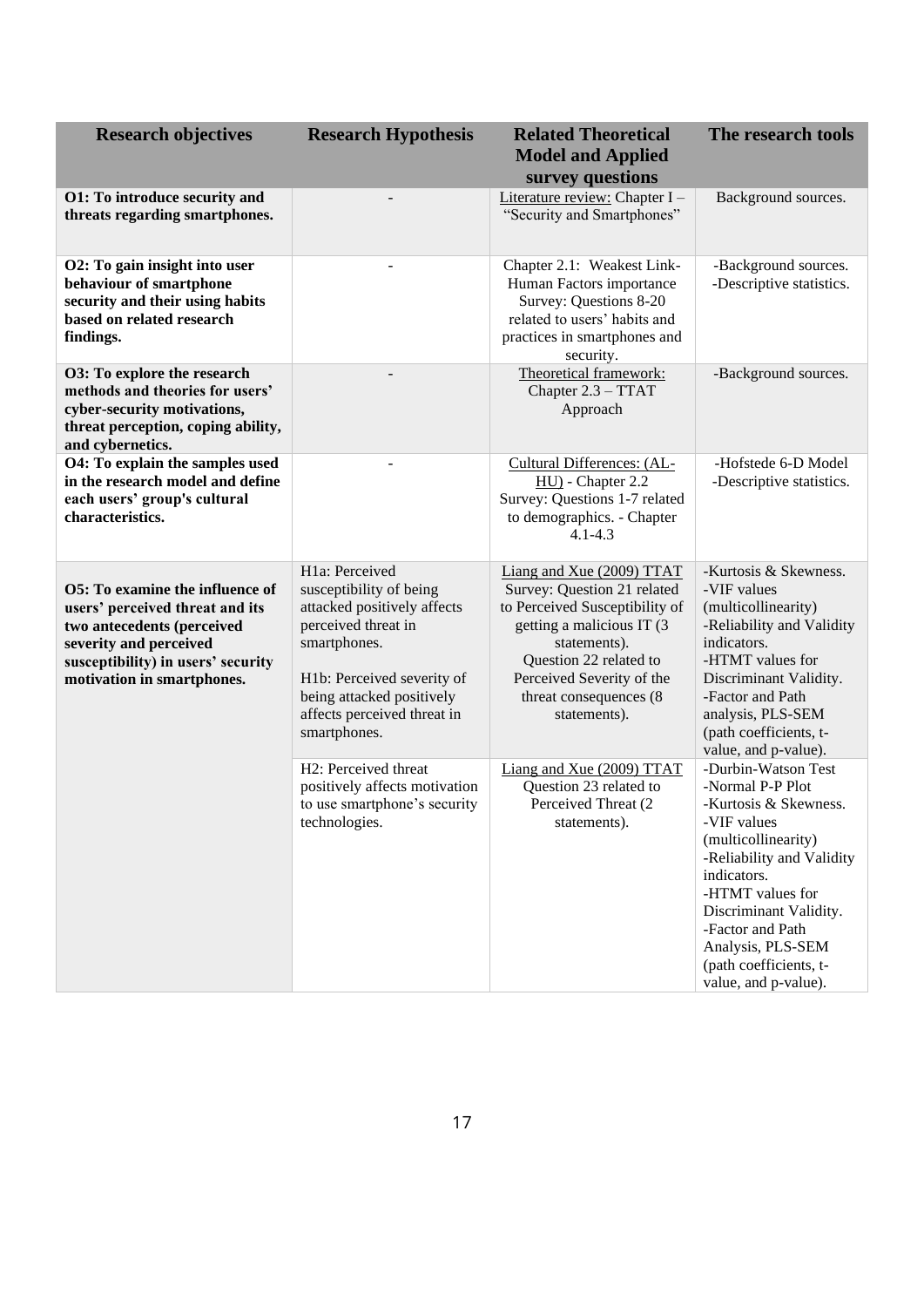| O6: To examine the effects of<br>safeguard measures (cost,<br>effectiveness, and self-efficacy)<br>in the users' motivation of using<br>security technologies. | H3: Safeguard effectiveness<br>positively affects motivation<br>to use smartphone security<br>technologies.                                                     | Liang and Xue TTAT model<br>(2009)<br>Question 24 related to<br>Perceived Safeguard<br>Effectiveness (3 items).                                                                                                                                                    | -Kurtosis & Skewness.<br>-VIF values<br>(multicollinearity)<br>-Reliability and Validity<br>indicators.<br>-HTMT values for<br>Discriminant Validity.<br>-Factor and Path<br>Analysis, PLS-SEM<br>(path coefficients, t-<br>value, and p-value).                       |  |
|----------------------------------------------------------------------------------------------------------------------------------------------------------------|-----------------------------------------------------------------------------------------------------------------------------------------------------------------|--------------------------------------------------------------------------------------------------------------------------------------------------------------------------------------------------------------------------------------------------------------------|------------------------------------------------------------------------------------------------------------------------------------------------------------------------------------------------------------------------------------------------------------------------|--|
|                                                                                                                                                                | H4: Safeguard cost<br>negatively affects<br>motivation to use<br>smartphone's security<br>technologies.                                                         | Liang and Xue TTAT model<br>(2009)<br>Question 25: 6 statements<br>referring to Perceived<br>Safeguard Cost                                                                                                                                                        | -Kurtosis & Skewness.<br>-VIF values<br>(multicollinearity)<br>-Reliability and Validity<br>indicators.<br>-HTMT values for<br>Discriminant Validity.<br>-Factor and Path<br>Analysis, PLS-SEM<br>(path coefficients, t-<br>value, and p-value).                       |  |
|                                                                                                                                                                | H5: Self-efficacy positively<br>affects motivation to use<br>smartphone security<br>technologies.                                                               | Liang and Xue (2009) TTAT<br>Question 26 refers to the Self-<br>Efficacy construct (5<br>statements).                                                                                                                                                              | -Kurtosis & Skewness.<br>-VIF values<br>(multicollinearity)<br>-Reliability and Validity<br>indicators.<br>-HTMT values for<br>Discriminant Validity.<br>-Factor and Path<br>Analysis, PLS-SEM<br>(path coefficients, t-<br>value, and p-value).                       |  |
| O7: To investigate users'<br>security motivation and<br>behaviour of using smartphones'<br>security technologies.                                              | H6: Users' motivation to use<br>smartphones' security<br>technology positively<br>influences their behaviour of<br>using smartphones' security<br>technologies. | Liang and Xue (2009) TTAT<br>Question 27 related to users'<br>motivation in using security<br>technologies (3 statements).<br>Question 28 contains 5<br>(Yes/No) statements related<br>to users' behaviours in using<br>smartphone security<br>tools/technologies. | -Durbin-Watson Test<br>Kurtosis & Skewness.<br>-VIF values<br>(multicollinearity)<br>-Reliability and Validity<br>indicators.<br>-HTMT values for<br>Discriminant Validity.<br>-Factor and Path<br>Analysis, PLS-SEM<br>(path coefficients, t-<br>value, and p-value). |  |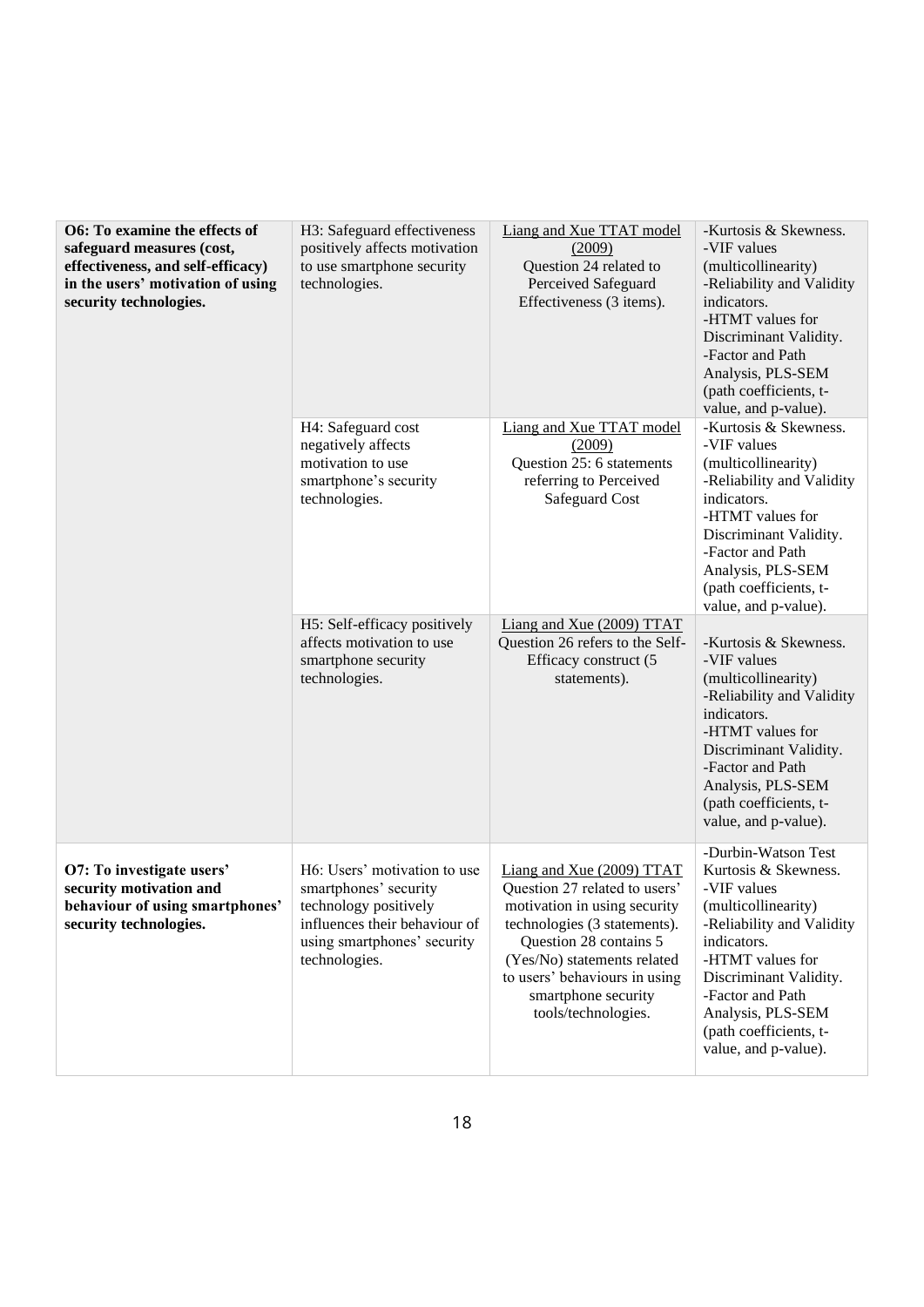| O8: To investigate the influence<br>of individual's differences in<br>motivation and behaviour of<br>using security technologies. | H7a: Impulsivity negatively<br>influences motivations to<br>use the smartphone's<br>security technologies.                | Grasmick et al. (1993)<br>Question 30 refers to<br>impulsivity construct (4<br>statements).            | -Kurtosis & Skewness.<br>-VIF values<br>(multicollinearity)<br>-Reliability and Validity<br>indicators.<br>-HTMT values for<br>Discriminant Validity.<br>-Factor and Path<br>Analysis, PLS-SEM<br>(path coefficients, t-<br>value, and p-value). |
|-----------------------------------------------------------------------------------------------------------------------------------|---------------------------------------------------------------------------------------------------------------------------|--------------------------------------------------------------------------------------------------------|--------------------------------------------------------------------------------------------------------------------------------------------------------------------------------------------------------------------------------------------------|
|                                                                                                                                   | H7b: Risk propensity<br>negatively influences<br>motivation to use<br>smartphone's security<br>technologies.              | Nicholson et al (2005)<br>Question 29 refers risk<br>propensity construct (8<br>statements).           | -Kurtosis & Skewness.<br>-VIF values<br>(multicollinearity)<br>-Reliability and Validity<br>indicators.<br>-HTMT values for<br>Discriminant Validity.<br>-Factor and Path<br>Analysis, PLS-SEM<br>(path coefficients, t-<br>value, and p-value). |
|                                                                                                                                   | H7c: Distrust propensity<br>negatively influences<br>security motivation to use<br>smartphone's security<br>technologies. | Ashleigh, Higgs, and<br>Dulewicz, (2012)<br>Question 31 refers to Distrust<br>construct (5 statements) | -Kurtosis & Skewness.<br>-VIF values<br>(multicollinearity)<br>-Reliability and Validity<br>indicators.<br>-HTMT values for<br>Discriminant Validity.<br>-Factor and Path<br>Analysis, PLS-SEM<br>(path coefficients, t-<br>value, and p-value). |
| <b>O9: To compare research results</b><br>and highlight differences<br>between Albanian and<br>Hungarian users.                   |                                                                                                                           | <b>Research Results</b>                                                                                | Multigroup Analysis<br>-AL vs. HU differences:<br>$\beta$ coef., p-values, t-<br>values.                                                                                                                                                         |

**Table 1: The research objectives related to hypotheses, and the applied statistical tools**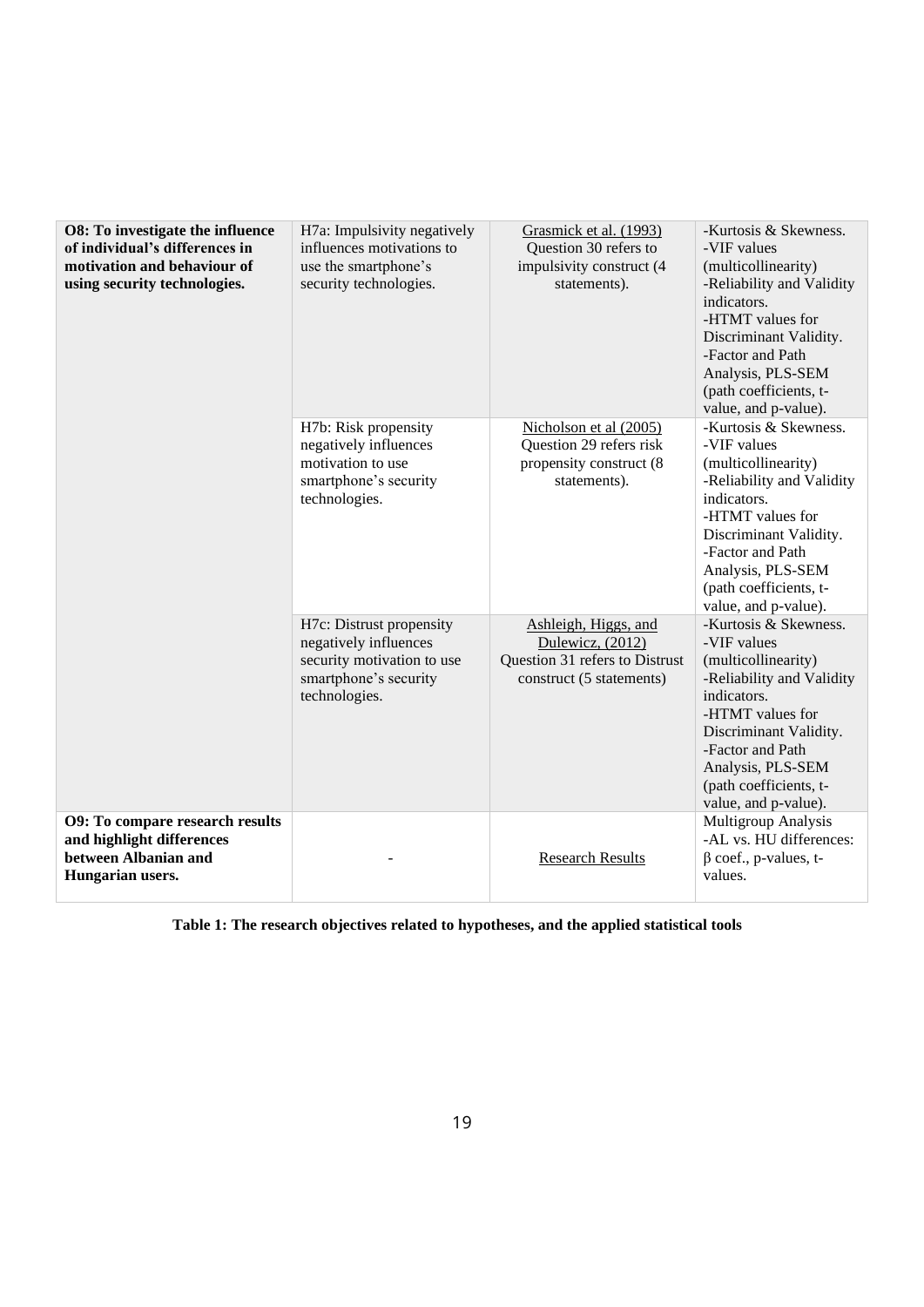# <span id="page-19-0"></span>**3 Hypotheses Tests**

Before starting the analysis process, the raw data transferred in excel files were converted into a suitable format and coded for decision-making and conclusions.

## <span id="page-19-1"></span>**3.1 Albania**

In the case of Albania, only two hypotheses  $(H3+, H5+)$  and partially the first one  $(H1b+)$  were fully supported. Even though there is a relationship between Security Motivation and Behaviour, and the null hypothesis is rejected, the direction of this result is negative ( $\beta$ =-0322, p<0.05) and not positive as it was hypothesized.

Hence, the threat appraisal and coping factors cannot fully explain Albanian users' security motivations and behaviours in smartphone security. Also, the individual differences have not shown a significant effect. Therefore, the main research results for this group are as follows:

- Albanians perceive the threat in smartphones based only on the severity of an attack/threat and not its susceptibility. The more severe the nature of a threat, the more they will realize it. In addition, the study of this group failed to reject the null hypotheses for the influence of risk and distrust propensity. These variables did not show an effect on the way Albanians perceive the threats in smartphones.
- Their intention or motivation to use security technologies against a threat in smartphones is influenced only by the effectiveness of safeguards and their efficacy in intending to use secure technologies. The cost of a safeguard against threats, the users' perceived threat, and their impulsivity do not affect their motivation to use security technologies.
- Albanians' intention and motivation to use technologies to secure smartphones do not lead to better security behaviours.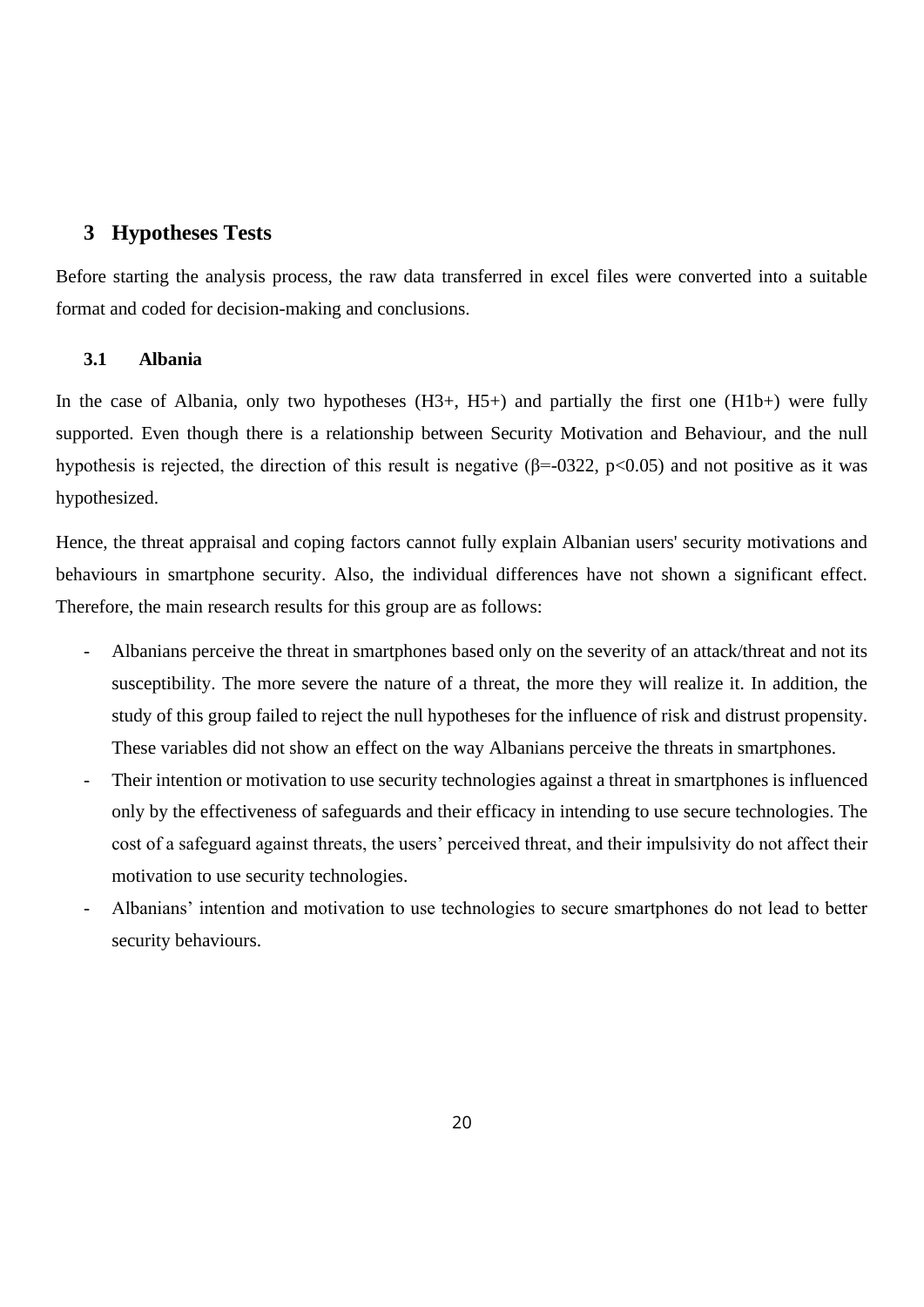#### <span id="page-20-0"></span>**3.2 Hungary**

In the case of Hungary, only H2 and partially H7 were not supported. How Hungarian users perceive smartphone threats does not affect their intention to use smartphone security technologies. Also, the impulsivity of users is not related to their motivation to use secure technologies in smartphones. This study's research questions and hypotheses show that the threat appraisal factors cannot fully explain Hungarian users' security motivation and behaviour. In contrast, the coping appraisal factors can fully explain their security motivation and behaviour. Furthermore, as it was hypothesized, Risk and Distrust Propensity influence how they perceive the threats in smartphones. The following highlights the main results for the Hungarian group:

- Hungarian users perceived threats based on perceived susceptibility and severity factors by showing a positive relationship (H1a+ H1b+). But their perceived threat does not shape motivation on using security technologies in smartphones.
- Risk and distrust propensity influence the Hungarian users' perceived threat. The more risks they take, the less chance they will perceive the threats in their smartphones. The more they distrust, the more they will perceive threats in their smartphones. Therefore, the null hypotheses were rejected, and both sub- hypotheses (H7b- and H7c+) were fully supported for this group.
- The three factors of copping appraisal (safeguard effectiveness, cost, and self-efficacy) explain their security motivation in smartphones, and the three hypotheses  $(H3+, H4-,$  and  $H5+)$  were fully supported.
- Lastly, the intention/motivation of Hungarian users to use smartphone security technologies positively shapes their security behaviour. Thus, the hypothesis (H6+) was supported.

## <span id="page-20-1"></span>**3.3 Multigroup Analysis**

The multi-group analysis allows to test if pre-defined data groups have significant differences in their groupspecific parameter estimates (e.g., outer weights, outer loadings, and path coefficients) [40]. SmartPLS provides outcomes of three different approaches (path coefficients, t-value, and p-value) based on every group's bootstrapping results. The groups have a significant difference for a p-value less than 0.05 and greater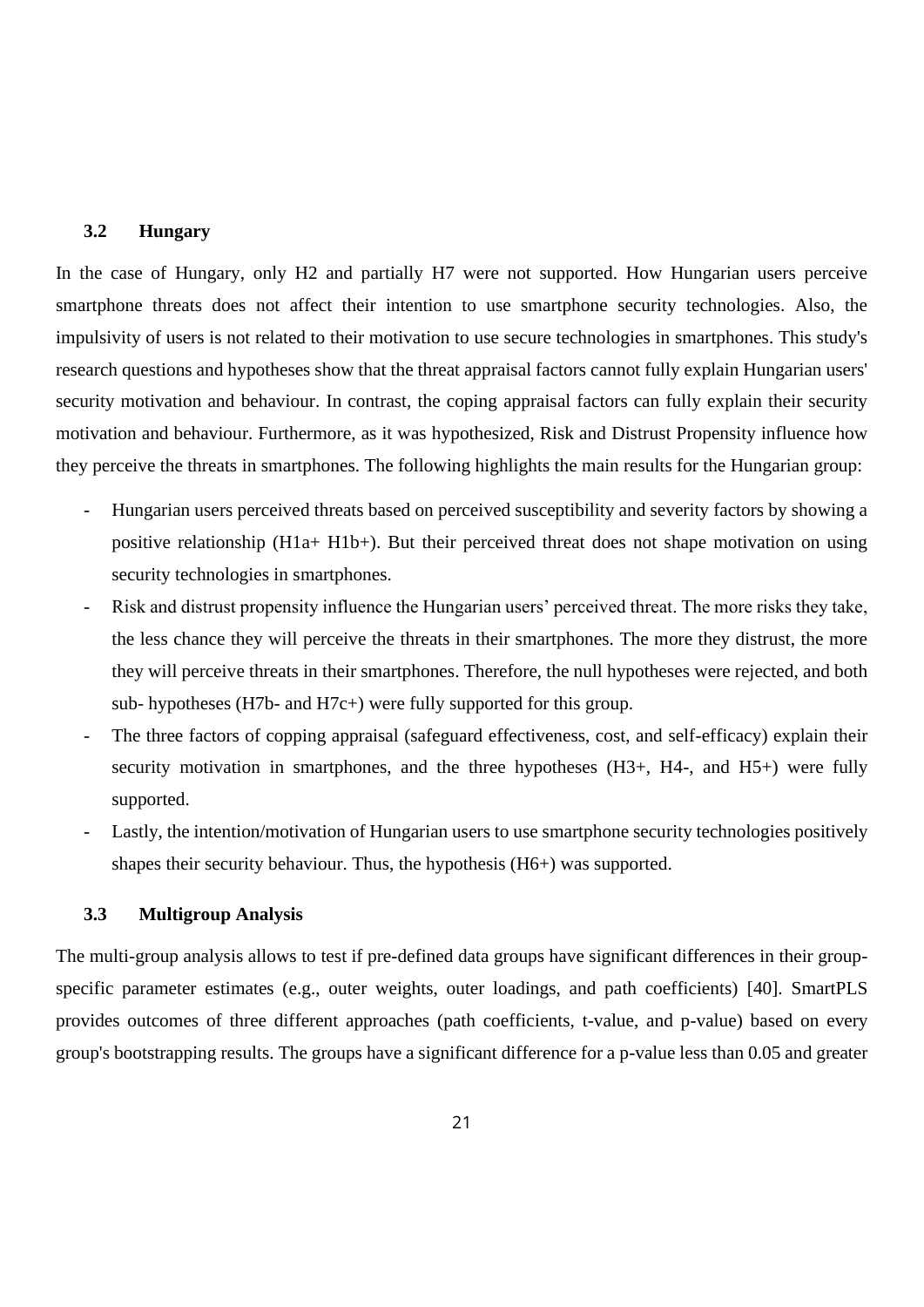than 0.95 [41]. The significant differences were generated after the parametric test, assuming equal variances across the groups (Table 2).

| <b>Hypotheses</b> | Paths                                                                        | $(\beta)$ -diff (AL vs.<br>HU | $t$ -Value ( $ AL$ vs<br>HU | p-Value (AL vs<br>$-HU$ |
|-------------------|------------------------------------------------------------------------------|-------------------------------|-----------------------------|-------------------------|
| $H1a+$            | <b>Perceived Susceptibility (PSU) -&gt; Perceived</b><br>Threat (PTH)        | $-0.075$                      | 0.891                       | 0.374                   |
| $H1b+$            | <b>Perceived Severity (PSE) -&gt; Perceived Threat</b><br>(PTH)              | $-0.229$                      | 2.027                       | 0.043                   |
| $H2+$             | <b>Perceived Threat (PTH) -&gt; Security</b><br><b>Motivation (SM)</b>       | 0.128                         | 1.229                       | 0.220                   |
| $H3+$             | <b>Safeguard Effectiveness (SE) -&gt; Security</b><br><b>Motivation (SM)</b> | $-0.154$                      | 1.647                       | 0.100                   |
| H4-               | Safeguard Cost (SCO) -> Security Motivation<br>(SM)                          | $-0.174$                      | 2.057                       | 0.040                   |
| $H5+$             | <b>Self-Efficacy (SEF) -&gt; Security Motivation</b><br>(SM)                 | 0.196                         | 1.783                       | 0.075                   |
| $H6+$             | <b>Security Motivation (SM) -&gt; Security</b><br><b>Behaviour (SB)</b>      | 0.175                         | 2.020                       | 0.044                   |
| $H7a-$            | <b>Impulsivity (IMP) -&gt; Security Motivation</b><br>(SM)                   | 0.045                         | 0.369                       | 0.712                   |
| <b>H7b-</b>       | <b>Risk Propensity (RP) -&gt; Perceived Threat</b><br>(PTH)                  | $-0.099$                      | 1.092                       | 0.275                   |
| $H7c+$            | Distrust (DIST) -> Perceived Threat (PTH)                                    | 0.067                         | 0.710                       | 0.478                   |

**Table 2: Parametric Test (PLS Multi-Group Analysis)**

Hypothesis 1a: Perceived susceptibility of being attacked positively affects perceived threat in smartphones.

Hypothesis 1b: Perceived severity of being attacked positively affects perceived threat in smartphones.

**Thesis 1a: There is a positive relationship between users' perceived threat susceptibility and perceived threat in smartphones, and this association is significant only in Hungary and not in Albania.** 

**Thesis 1b: Users' perceived severity of being attacked positively affects smartphone perceived threat, and this association is stronger in Hungary than in Albania.**

*Published in: Kadena, 2017* [42]*; Kadena 2018* [43]*.*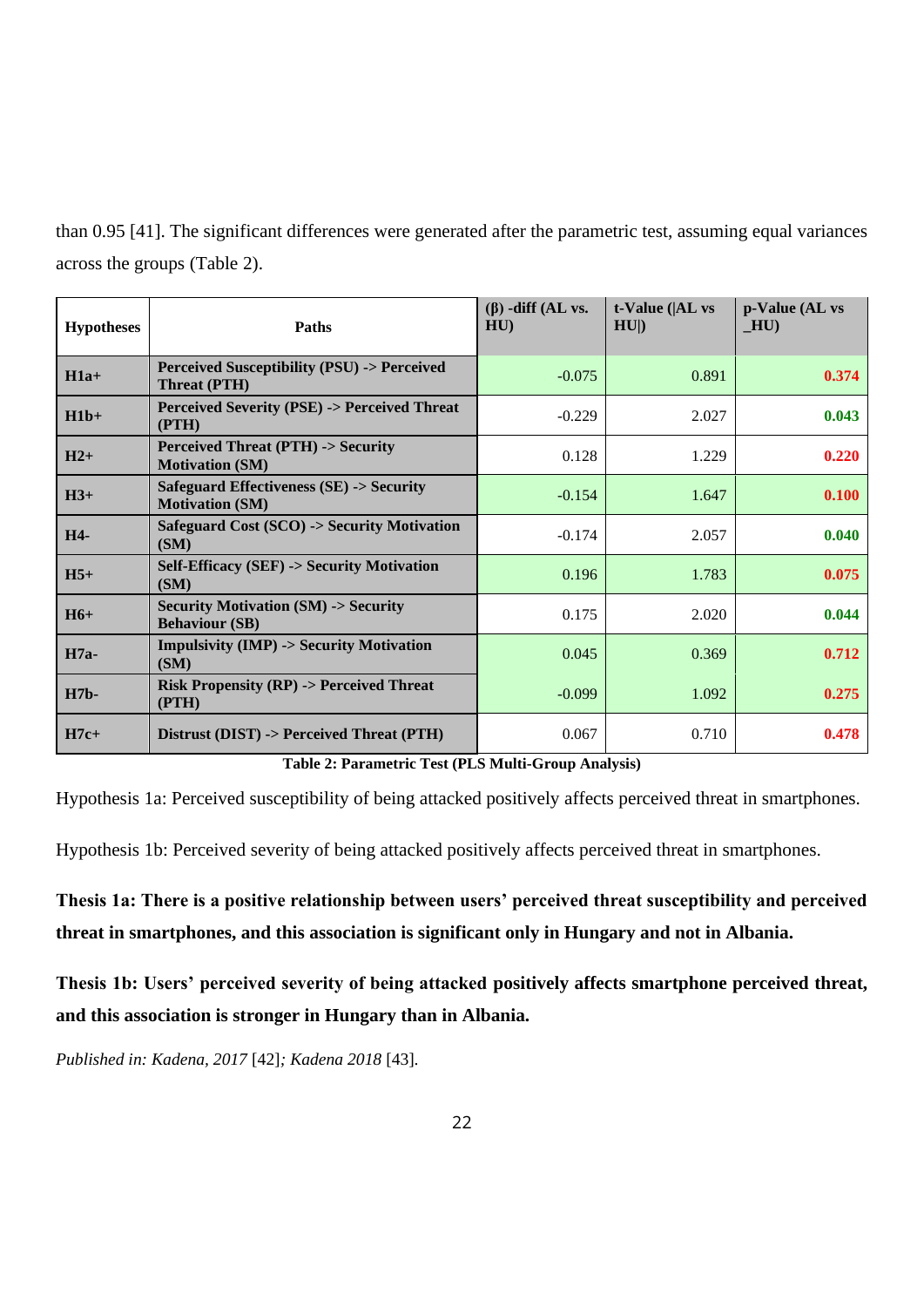Hypothesis 2: Perceived threat positively affects security motivation in smartphones.

**Thesis 2: Users who receive "signals" regarding possible threats will be more motivated to use smartphones' security technologies, and this association was demonstrated significantly in Hungary and not in Albania.**

*Published in: Kadena, 2017* [44]*; Kadena 2018* [43]*; Kadena et al. 2022* [45]*.*

Hypothesis 3: Safeguard effectiveness positively affects security motivation in smartphones.

**Thesis 3: Smartphones' safeguard effectiveness positively affects users' motivation to use security technologies, and the association is stronger in Hungary than in Albania.**

*Published in: Kadena, Kovács, 2017* [46]*; Kadena, Ruiz 2017* [47]*, Kadena, 2018* [48]*.*

Hypothesis 4: Safeguard cost negatively affects security motivation in smartphones.

**Thesis 4: The cost of safeguards regarding smartphone security negatively influences users' motivation to use security technologies in Hungary and not Albania.**

*Published in: Keszthelyi, Kadena, 2016* [49]*; Kadena 2017* [42]*; Kadena 2018* [50]*; Holicza, Kadena, 2018* [51]*.* 

Hypothesis 5: Self-efficacy positively affects security motivation in smartphones.

**Thesis 5: Users' confidence to take a safeguard measure in smartphones contributes to better motivation in using smartphones' security technologies, which is more significant in Hungary than in Albania.**

*Published in: Kadena, 2018* [52]*; Kadena, 2019* [53]*; Kadena, 2020* [54]*.*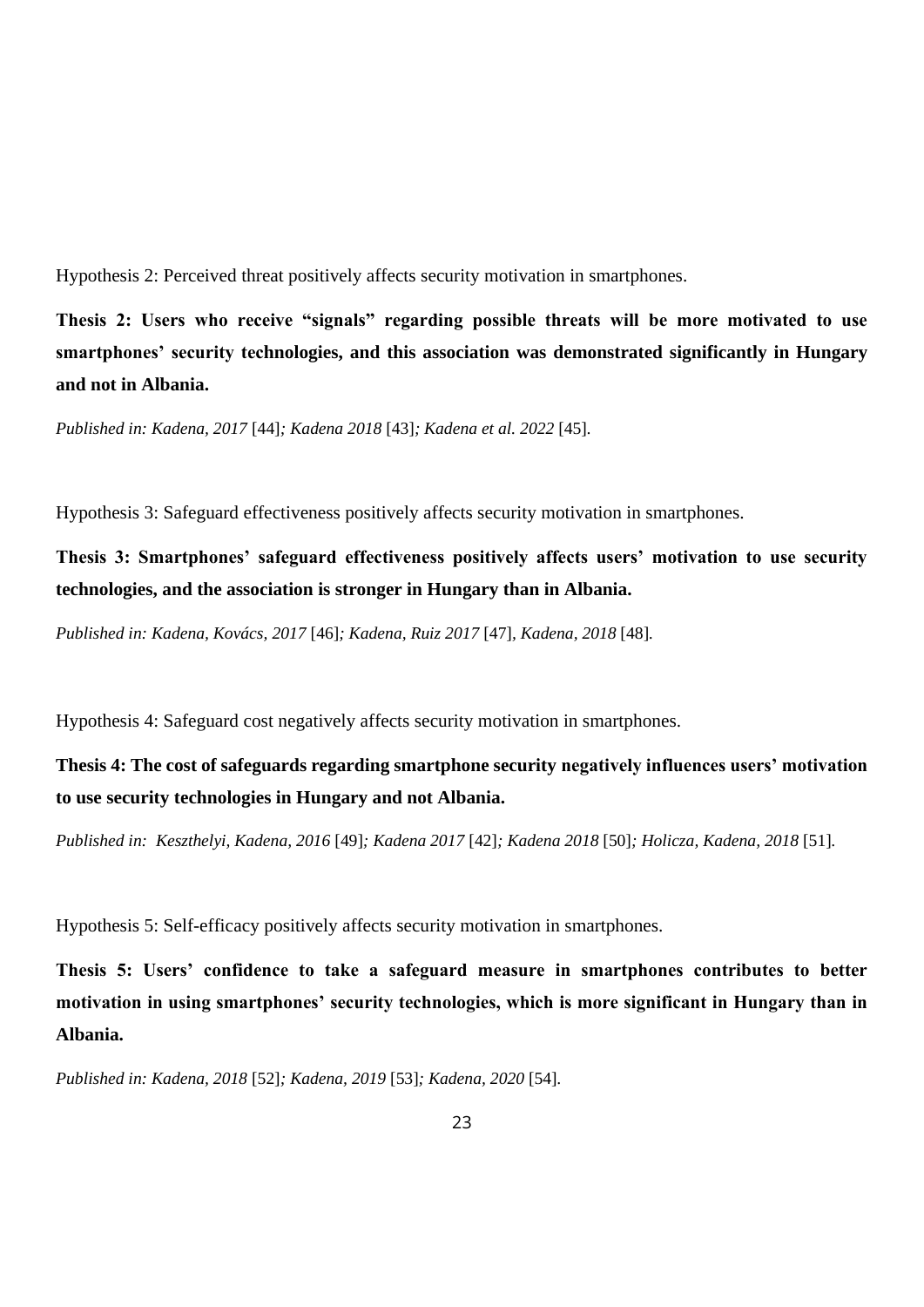Hypothesis 6: Users' motivation to use smartphones' security technologies positively influences their security behaviour.

**Thesis 6: Users' intention to avoid threats and use smartphones' security technologies contributes to better security behaviours in Hungary but not Albania Thesis 7a: Users' impulsivity in both countries does not contribute to their motivation in using smartphones' security technologies.**

*Published in: Kadena, 2018* [50]*; Kadena, 2019* [55]*; Kadena, Gupi 2021* [56]*.*

Hypothesis 7: Individual differences affect users' perceived threat and security motivations that shape their smartphone security behaviours.

**Thesis 7a: Users' impulsivity in both countries does not contribute to their motivation in using smartphones' security technologies.**

**Thesis 7b: Users with high-risk tendencies in Hungary will feel more concerned with smartphone threats. While in Albania, there is no significant association between users' risk propensity and perceived threat.** 

**Thesis 7c: Users' distrust tendencies contribute to a better understanding of smartphone security threats in Hungary and not Albania.** 

*Published in: Kadena, 2017* [42]*; Holicza, Kadena, 2018* [51]*; Kadena, 2018* [57]*; Kadena, Holicza, 2018* [58]*; Kadena, 2019* [59]*; Kadena, Pokorádi, 2020* [60]*.*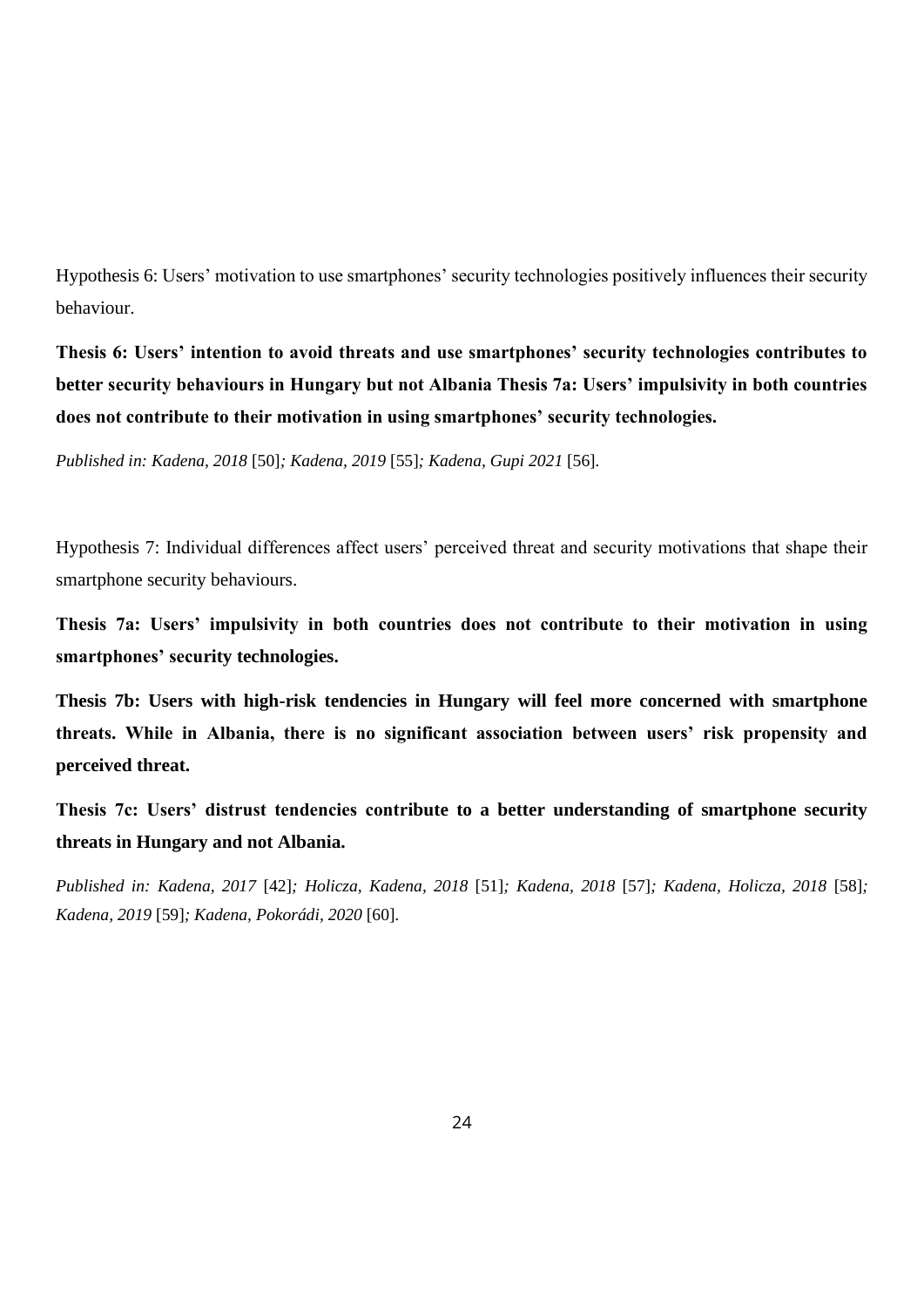## <span id="page-24-0"></span>**4 The Use of New Scientific Achievements**

Results indicated that copping appraisal factors influenced the users' motivation and consequently their security behaviours in smartphones more than threat appraisal factors. Users' perceived threat will not always lead to better motivation in using smartphones' security technologies. This implies that more attention should be paid to increasing users' beliefs in the effectiveness of measures against smartphone threats and their confidence in performing these behaviours. Moreover, more effort should be made to reduce the costs of performing security behaviours, contributing to users' motivation to behave securely.

#### *Translate awareness into action*

Human error remains the weakest link in the security chain. Besides the antiviruses and other protective layers on computers and infrastructure, studies have shown that they do not mitigate the security threats [3], [4], [5] completely. Therefore, organizations have already recognized that users' behaviours are responsible for security flaws and may pose significant risks to information security. For instance, in the case of Albania, lastly, data leakage has been a considerable concern. Over 600.000 personal data, including salaries, leaked because of internal infiltration and not an outside cyber-attack [61]. Albanian data protection legislation should put more effort into Information and Data Protection, following the best practices of its homologs in EU countries. Human factor knowledge and user-centered design principles would be helpful for security designers to produce more practical security solutions [62].

Increasing users' awareness through training materials and sufficient resources related to smartphone threats is recommended. Materials regarding security tools can be offered and explained with ease for better access and adoption. The information provided to the users against smartphone threats is suggested to highlight the costs of taking protective behaviours. Including proper behaviours and practices in accordance with users' culture can both be perceived to be effective. Consequently, the user can feel more confident in performing securely. Moreover, providing detailed information about how to implement smartphones' security technologies would make the security technologies more adaptive to the users. This can potentially increase their motivation and performance on security.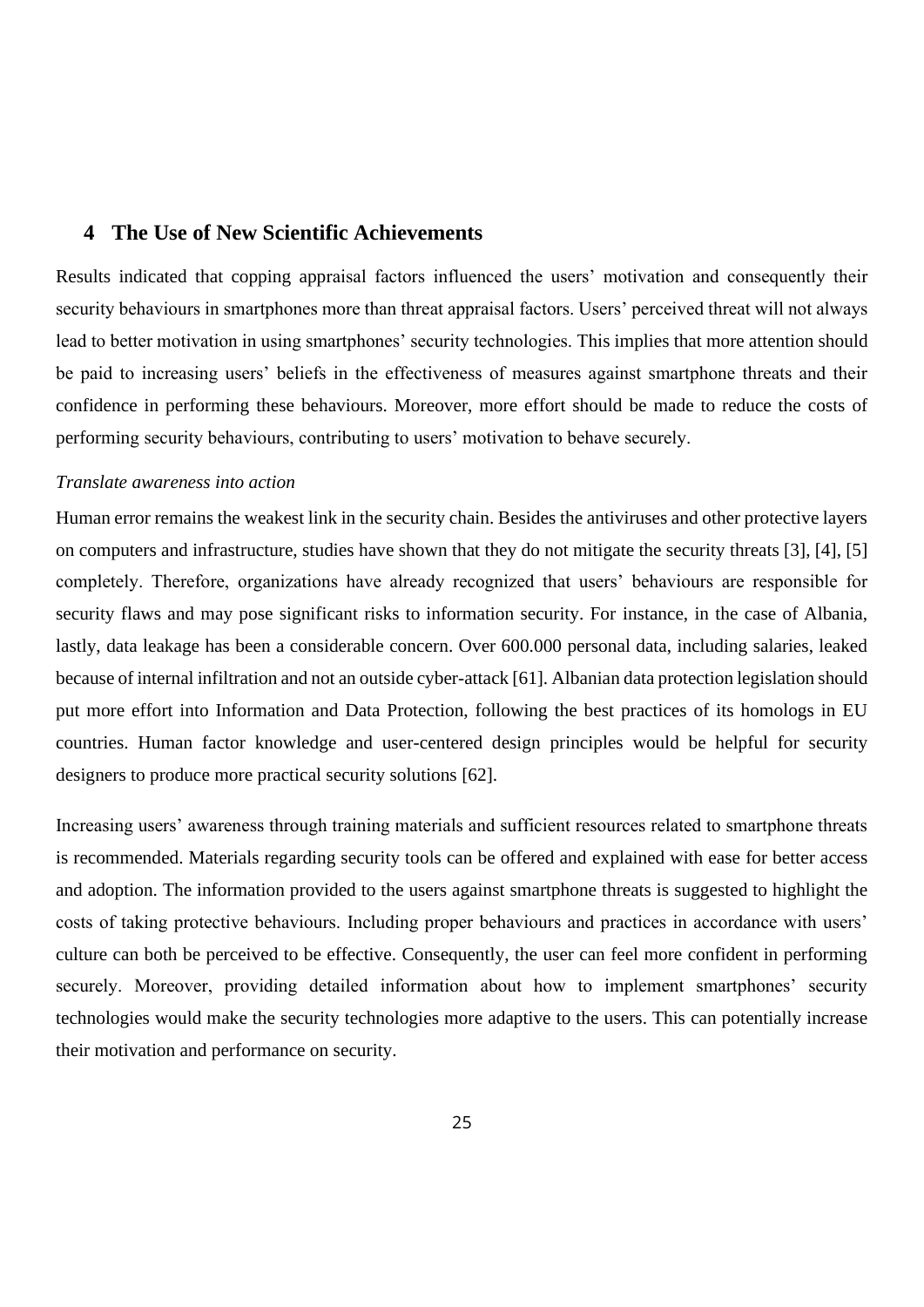Understanding users' behaviour in smartphone security can better serve in designing cybersecurity solutions. Understanding the factors related to users' mobile security behaviours may contribute to technologies, policies, and procedures that effectively motivate people to behave more securely. Private and public organizations should encourage users to adopt smartphone security behaviours that promote safety against threats.

#### *Applying computational cognitive methods*

Applying cognitive training methods can be helpful to improve behavioural traits and enhance users' security behaviours. Companies should know the characteristics of their employees and customers and develop strategies to help users' security uncertainties and promote security behaviours.. Leaders and decision-makers should consider planning strategies and apply them in accordance with the users' behaviours. Also, developers and manufacturers should consider factors influencing human behaviours and form unique strategies to ensure that systems have maximum security [59], [45].

Computational cognitive methods can be used to predict the behaviour of attackers or systems users' [63], [64]. For instance, social engineering attacks on conversation data like phone calls (call locations and conversations' details) can be detected by using network models [65]. Moreover, special attention should be paid to the reliance on recency and frequency of cyberattacks [66].

#### *Multi-disciplinary research for better cybersecurity strategies*

When developing strategies that promote protective behaviours, individual differences and other factors hidden in national differences can be utilized. A fundamental requirement to address cyber threats, should be considered the increase of countries' capacities. This work highlights cybersecurity needs structure, approach, and technical capacities improvements. Future systems, especially those belonging to the critical infrastructure, are suggested to follow European strategic priorities in cybersecurity [67].

Research should focus on understanding how individuals adopt and use new technology and how risk is perceived. A strong collaboration of economics, social disciplines, and technology experts is needed. Such multi-disciplinary research can serve in modeling and designing better future solutions in the digital world.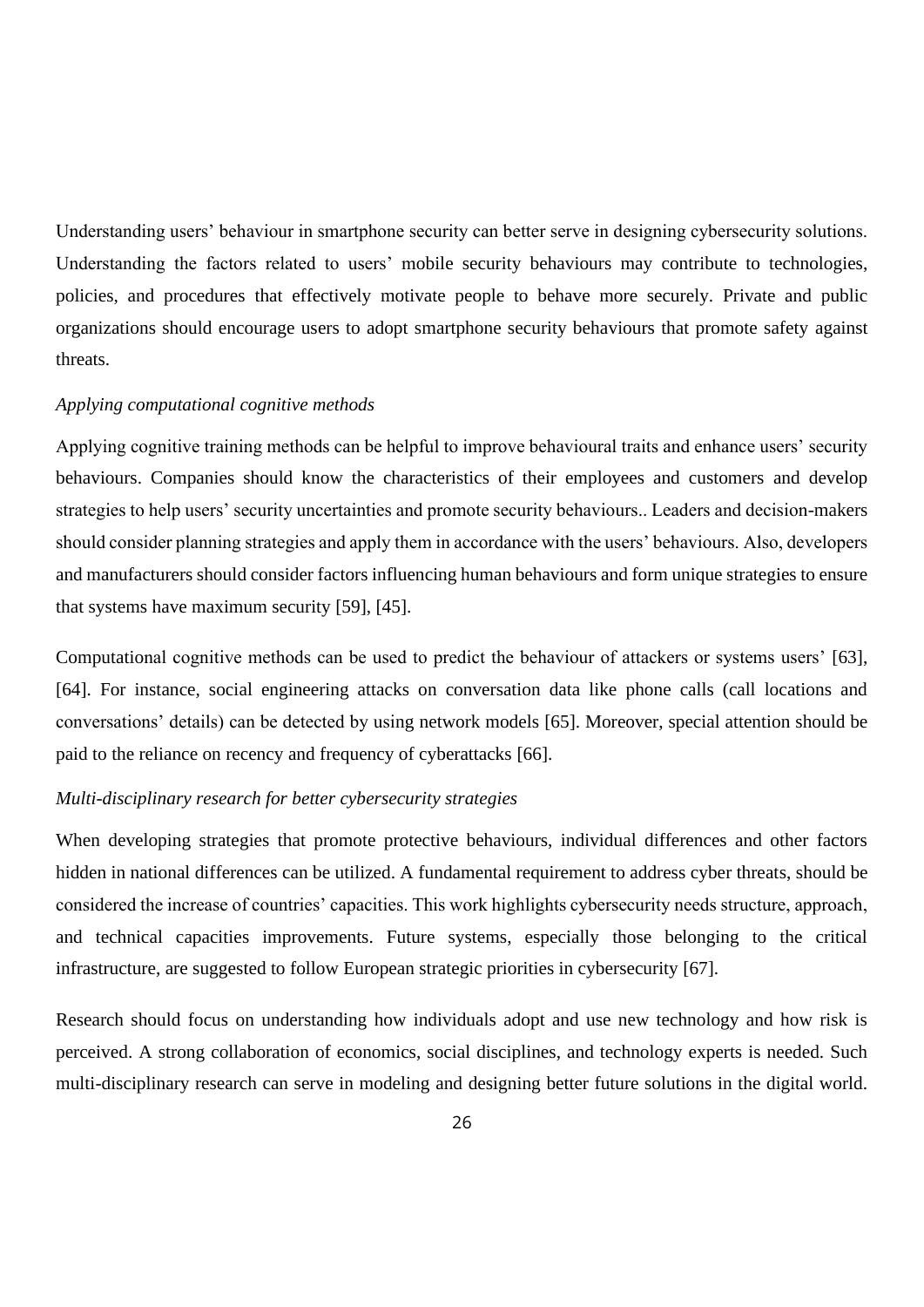Moreover, simulation experiments (i.e., artificial intelligence) can create more awareness and a greater understanding of the unconscious and intuitive reactions to threats.

## <span id="page-26-0"></span>**5 Conclusions**

Information security involves protection and prevention, which implies users' interventions and behaviours. Hence, this work examined the role of behavioural science theories in understanding users' security intentions and behaviours in smartphones, how these theories can contribute to expanding research, and how the security risks can be reduced. This study can be of value and better serve to understand how users' smartphone security behaviours can be explained by cognitive factors and individual differences in different countries. The research has highlighted the importance of human behaviour in smartphone security. It can be considered a first step towards enhancing the understanding of two main groups: Albanian and Hungarian users.

The findings of this study make several noteworthy contributions to the TTAT original model of Liang and Xue and the original results that Carpenter et al. report in the TTAT revised model. An alternative approach was proposed by conducting a multi-group analysis to explain the threat assessment process better. Therefore, it can be it assists in understanding the different and mixed yielded results among different cultures. This work is relevant to the information security field and can be extended to the behavioural sciences. It contributes to the emerging behavioural field of cultural differences and information security sciences.

## <span id="page-26-1"></span>**6 References**

- [1] N. Leavitt, "Mobile Security: Finally a Serious Problem?," *Computer (Long. Beach. Calif).*, vol. 44, no. 6, pp. 11–14, 2011, doi: 10.1109/MC.2011.184.
- [2] M. Workman, W. H. Bommer, and D. Straub, "Security lapses and the omission of information security measures: A threat control model and empirical test," *Comput. Human Behav.*, vol. 24, no. 6, pp. 2799–2816, 2008, doi: https://doi.org/10.1016/j.chb.2008.04.005.
- [3] B.-Y. Ng, A. Kankanhalli, and Y. Xu, "Studying users' computer security behavior: A health belief perspective," *Decis. Support Syst.*, vol. 46, pp. 815–825, 2009.
- [4] A. Alhogail, A. Mirza, and S. Bakry, "A comprehensive human factor framework for information security in organizations," *J. Theor. Appl. Inf. Technol.*, vol. 78, pp. 201–211, Aug. 2015.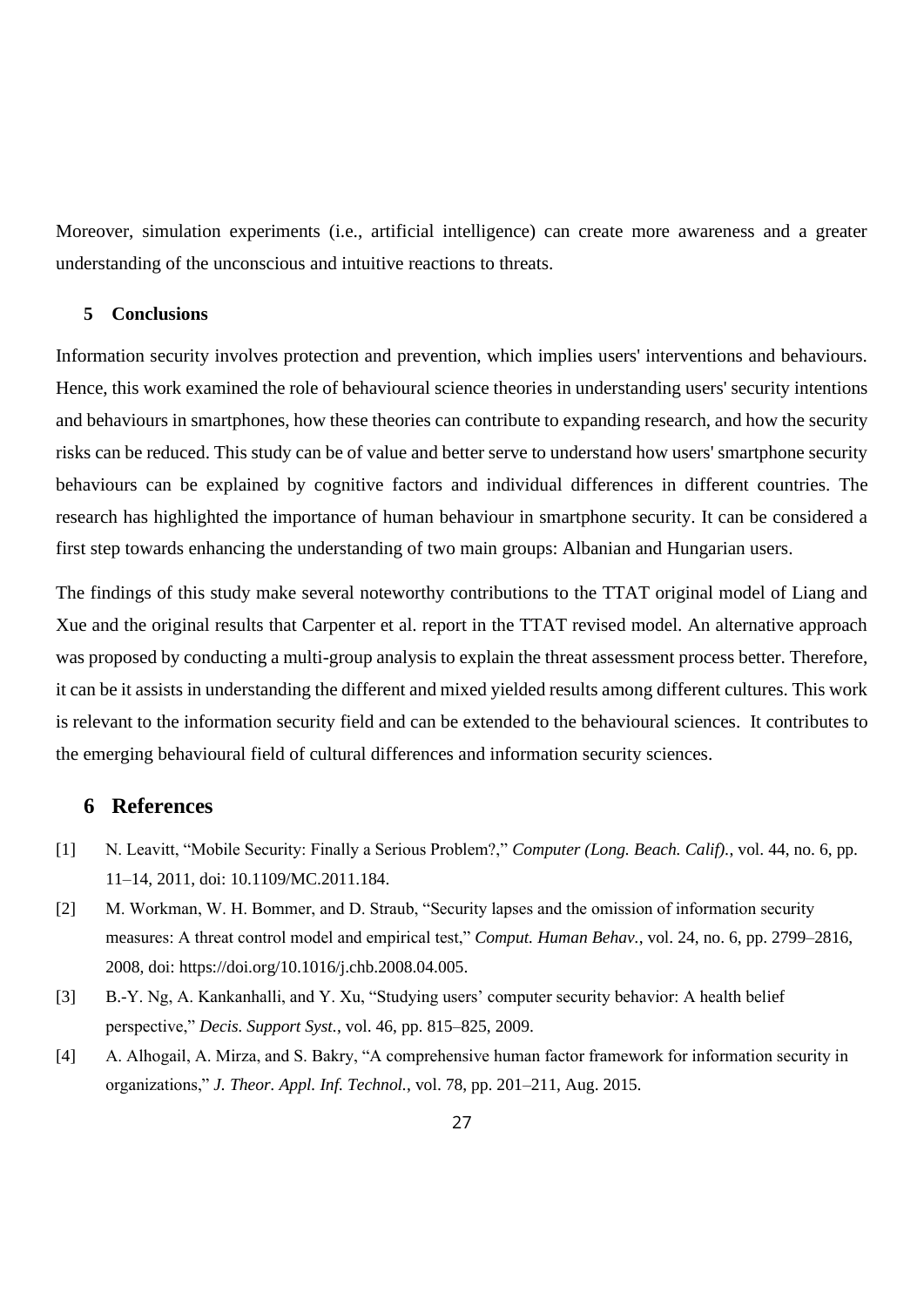- [5] A. D. Giwah, "User Information Security Behavior Towards Data Breach in Bring Your Own Device (BYOD) Enabled Organizations - Leveraging Protection Motivation Theory," in *SoutheastCon 2018*, 2018, pp. 1–5, doi: 10.1109/SECON.2018.8479178.
- [6] J. Shropshire, M. Warkentin, A. Johnston, and M. Schmidt, *Personality and IT security: An application of the five-factor model*, vol. 6. 2006.
- [7] J. Uffen, N. Kaemmerer, and M. Breitner, "Personality Traits and Cognitive Determinants—An Empirical Investigation of the Use of Smartphone Security Measures," *J. Inf. Secur.*, vol. 04, pp. 203–212, Jan. 2013, doi: 10.4236/jis.2013.44023.
- [8] R. Crossler and F. Bélanger, "An Extended Perspective on Individual Security Behaviors: Protection Motivation Theory and a Unified Security Practices (USP) Instrument," *SIGMIS Database*, vol. 45, no. 4, pp. 51–71, Nov. 2014, doi: 10.1145/2691517.2691521.
- [9] F. Belanger and R. E. Crossler, "Dealing with digital traces: Understanding protective behaviors on mobile devices," *J. Strateg. Inf. Syst.*, vol. 28, no. 1, pp. 34–49, 2019, doi: https://doi.org/10.1016/j.jsis.2018.11.002.
- [10] M. Anwar, W. He, I. Ash, X. Yuan, L. Li, and L. Xu, "Gender difference and employees' cybersecurity behaviors," *Comput. Human Behav.*, vol. 69, pp. 437–443, Apr. 2017, doi: 10.1016/j.chb.2016.12.040.
- [11] R. Xu, R. M. Frey, E. Fleisch, and A. Ilic, "Understanding the impact of personality traits on mobile app adoption – Insights from a large-scale field study," *Comput. Human Behav.*, vol. 62, pp. 244–256, 2016, doi: https://doi.org/10.1016/j.chb.2016.04.011.
- [12] A. J. Burns, C. Posey, T. L. Roberts, and P. Benjamin Lowry, "Examining the relationship of organizational insiders' psychological capital with information security threat and coping appraisals," *Comput. Human Behav.*, vol. 68, pp. 190–209, 2017, doi: https://doi.org/10.1016/j.chb.2016.11.018.
- [13] A. H. Maslow, "A theory of human motivation.," *Psychol. Rev.*, vol. 50, no. 4, pp. 370–396, 1943, doi: 10.1037/h0054346.
- [14] J. Mitzen, "Ontological Security in World Politics: State Identity and the Security Dilemma," *Eur. J. Int. Relations*, vol. 12, no. 3, pp. 341–370, Sep. 2006, doi: 10.1177/1354066106067346.
- [15] H. Liang and Y. Xue, "Avoidance of information technology threats: A theoretical perspective," *MIS Q. Manag. Inf. Syst.*, vol. 33, no. 1, pp. 71–90, 2009, doi: 10.2307/20650279.
- [16] Z. Tu, O. Turel, Y. Yuan, and N. Archer, "Learning to cope with information security risks regarding mobile device loss or theft: An empirical examination," *Inf. Manag.*, vol. 52, Mar. 2015, doi: 10.1016/j.im.2015.03.002.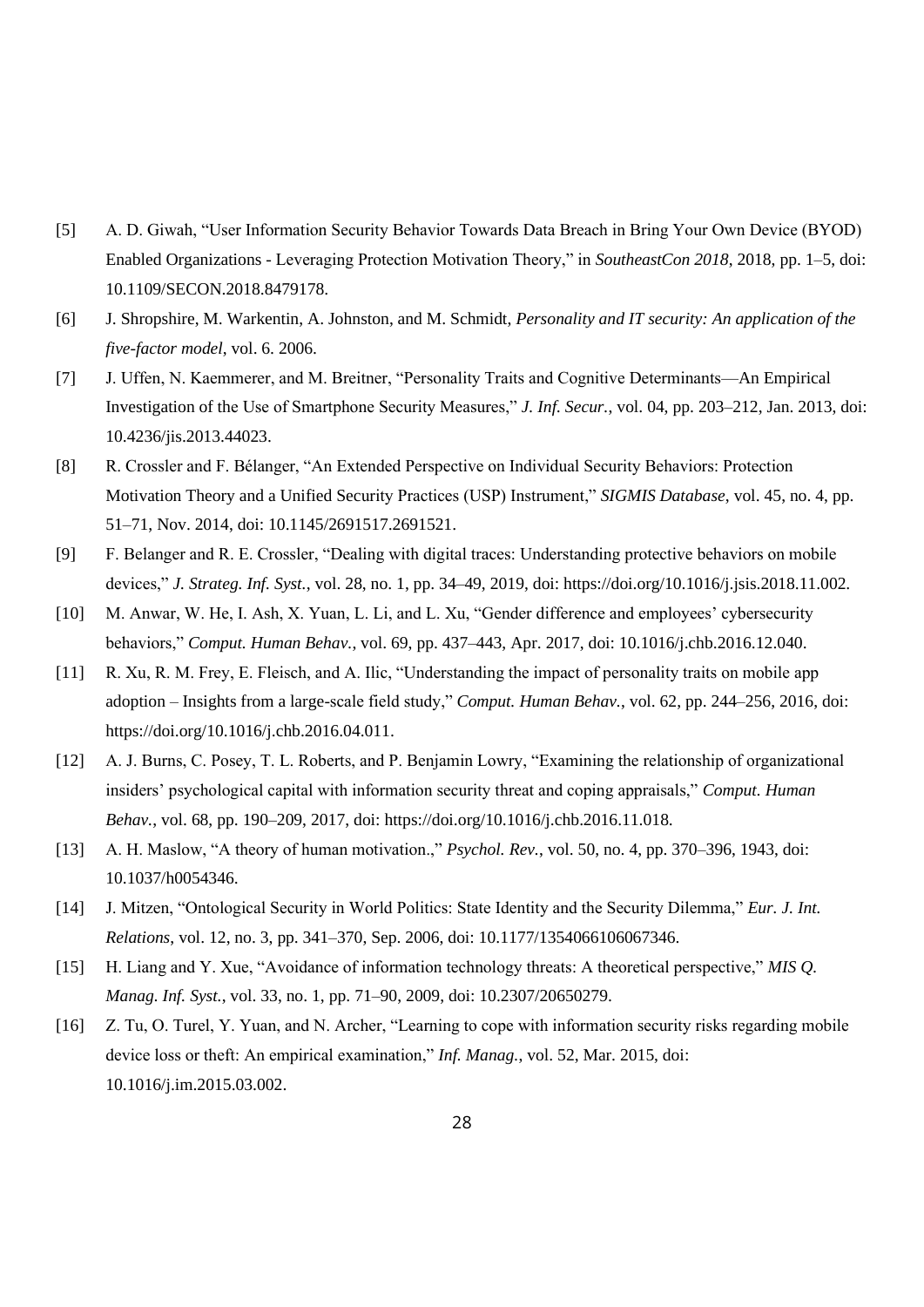- [17] C. Posey, T. Roberts, and P. Lowry, "The impact of organizational commitment on insiders' motivation to protect organizational information assets," *J. Manag. Inf. Syst.*, vol. 32, pp. 179–214, Aug. 2015.
- [18] A. Bandura, "Self-efficacy mechanism in human agency.," *Am. Psychol.*, vol. 37, no. 2, pp. 122–147, 1982, doi: 10.1037/0003-066X.37.2.122.
- [19] N. K. Janz and M. H. Becker, "The Health Belief Model: A Decade Later," *Health Educ. Q.*, vol. 11, no. 1, pp. 1–47, Mar. 1984, doi: 10.1177/109019818401100101.
- [20] D. Kroenke, *MIS Essentials*, 4th ed. Pearson, 2014.
- [21] B. Robertson, "Technical, data, and human safeguards against security threats," 2020. https://sites.google.com/site/bus141benrobertson/technical-data-and-human-safeguards-against-security-threats (accessed Aug. 28, 2020).
- [22] A. E. de Albuquerque Junior, E. M. dos Santos, A. E. de Albuquerque Junior, and E. M. dos Santos, "ADOPTION OF INFORMATION SECURITY MEASURES IN PUBLIC RESEARCH INSTITUTES," *J. Inf. Syst. Technol. Manag.*, vol. 12, no. 2, pp. 289–315, May 2015, doi: 10.4301/S1807-17752015000200006.
- [23] I. Woon, G. Tan, and R. T. Low, *A Protection Motivation Theory Approach to Home Wireless Security*. 2005.
- [24] R. Agarwal, V. Sambamurthy, and R. M. Stair, "Research Report: The Evolving Relationship Between General and Specific Computer Self-Efficacy—An Empirical Assessment," *Inf. Syst. Res.*, vol. 11, no. 4, pp. 418–430, Aug. 2000, [Online]. Available: http://www.jstor.org/stable/23011046.
- [25] D. R. Compeau and C. A. Higgins, "Computer Self-Efficacy: Development of a Measure and Initial Test," *MIS Q.*, vol. 19, no. 2, pp. 189–211, Aug. 1995, doi: 10.2307/249688.
- [26] D. Compeau, C. A. Higgins, and S. Huff, "Social Cognitive Theory and Individual Reactions to Computing Technology: A Longitudinal Study," *MIS Q.*, vol. 23, no. 2, pp. 145–158, Aug. 1999, doi: 10.2307/249749.
- [27] H. Liang and Y. Xue, "Understanding security behaviors in personal computer usage: A threat avoidance perspective," *J. Assoc. Inf. Syst.*, vol. 11, no. 7, pp. 394–413, 2010, doi: 10.17705/1jais.00232.
- [28] I. Ajzen, "The theory of planned behavior," *Organ. Behav. Hum. Decis. Process.*, vol. 50, no. 2, pp. 179–211, 1991, doi: https://doi.org/10.1016/0749-5978(91)90020-T.
- [29] I. Ajzen and M. Fishbein, "Understanding Attitudes and Predicting Social Behavior," 1980.
- [30] V. Venkatesh, M. G. Morris, G. B. Davis, and F. D. Davis, "User Acceptance of Information Technology: Toward a Unified View," *MIS Q.*, vol. 27, no. 3, pp. 425–478, Aug. 2003, doi: 10.2307/30036540.
- [31] D. Carpenter, D. Young, P. Barrett, and A. Mcleod, "Refining Technology Threat Avoidance Theory," *Commun. Assoc. Inf. Syst.*, vol. 44, pp. 380–407, Jan. 2019, doi: 10.17705/1CAIS.04422.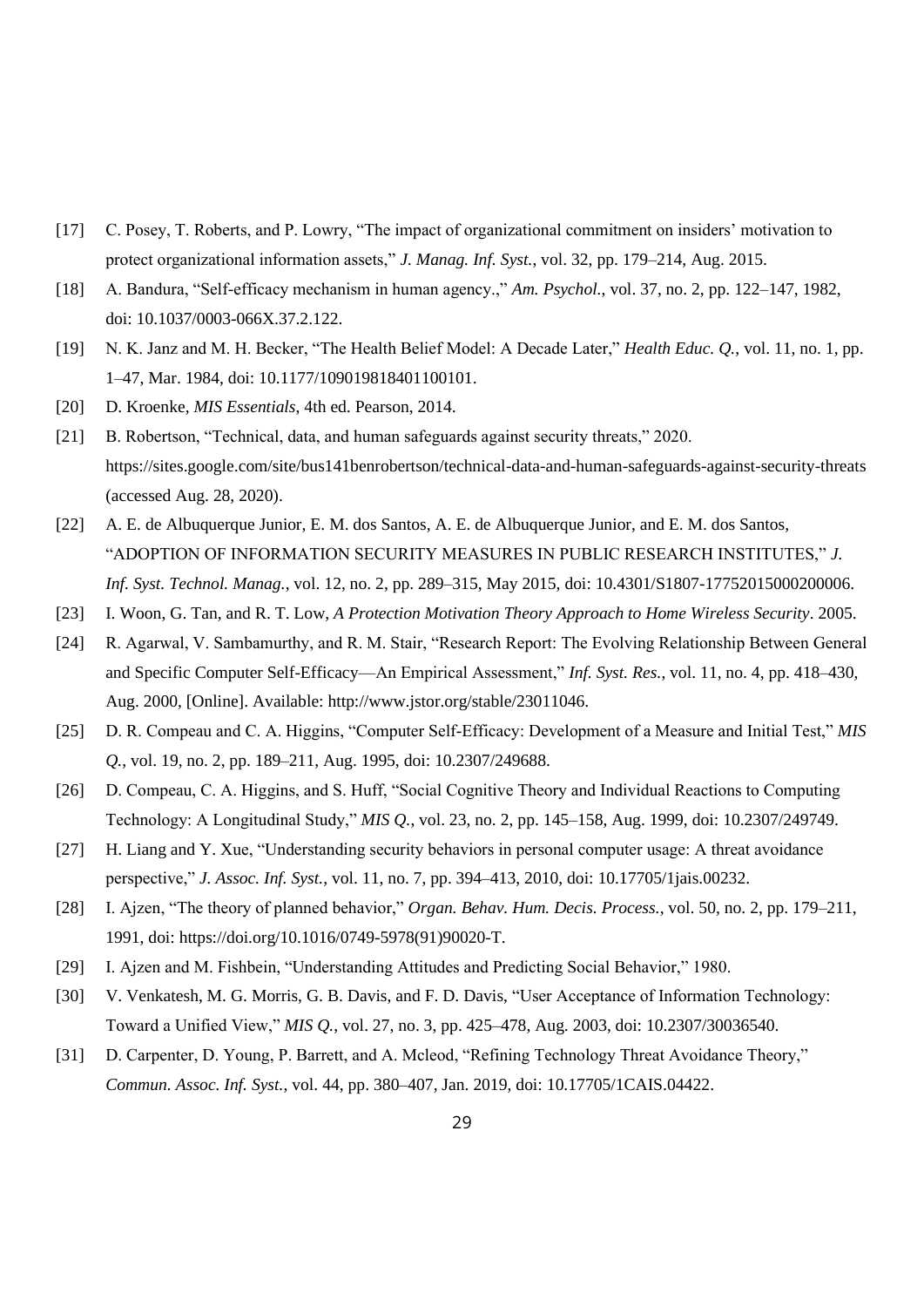- [32] M. R. De Villiers, "Models for Interpretive Information Systems Research, Part 1: IS Research, Action Research, Grounded Theory - A Meta-Study and Examples," in *Mora, M., Gelman, O., Steenkamp, A. L., & Raisinghani, M. (Eds.). Research Methodologies, Innovations and Philosophies in Software Systems Engineering and Information Systems*, IGI Global, 2012, pp. 222–237.
- [33] F. Waismann, *Causality and Logical Positivism*. Springer, 2011.
- [34] S. A. Samani, "Steps in Research Process (Partial Least Square of Structural Equation Modeling (PLS-SEM))," *Int. J. Soc. Sci. Bus.*, vol. 1, no. 2, pp. 55–66, Oct. 2016, Accessed: Jan. 24, 2021. [Online]. Available: www.ijssb.com.
- [35] S. Brown, "Measures of Shape: Skewness and Kurtosis," Oct. 26, 2020. https://brownmath.com/stat/shape.htm (accessed Mar. 16, 2021).
- [36] E. S. Vasu and P. B. Elmore, "The Effect of Multicollinearity and the Violation of the Assumption of Normality on the Testing of Hypotheses in Regression Analysis," Washington, D.C., Mar. 1975.
- [37] W. Yoo, R. Mayberry, S. Bae, K. Singh, Q. Peter He, and J. W. Lillard, "A Study of Effects of MultiCollinearity in the Multivariable Analysis.," *Int. J. Appl. Sci. Technol.*, vol. 4, no. 5, pp. 9–19, Oct. 2014, Accessed: Mar. 11, 2021. [Online]. Available: http://www.ncbi.nlm.nih.gov/pubmed/25664257.
- [38] J.-M. Becker, K. Klein, and M. Wetzels, "Hierarchical Latent Variable Models in PLS-SEM: Guidelines for Using Reflective-Formative Type Models," *Long Range Plann.*, vol. 45, no. 5, pp. 359–394, 2012, doi: https://doi.org/10.1016/j.lrp.2012.10.001.
- [39] J. Hair, G. T. Hult, C. Ringle, and M. Sarstedt, *A Primer on Partial Least Squares Structural Equation Modeling (PLS-SEM)*, 1st ed. Thousand Oaks, CA: Sage, 2014.
- [40] M. Sarstedt, J. Henseler, and C. Ringle, "Multi-Group Analysis in Partial Least Squares (PLS) Path Modeling: Alternative Methods and Empirical Results," *Adv. Int. Mark.*, vol. 22, pp. 195–218, Jan. 2011, doi: 10.1108/S1474-7979(2011)0000022012.
- [41] J. Hair, M. Sarstedt, C. M. Ringle, and S. P. Gudergan, *Advanced Issues in Partial Least Squares Structural Equation Modeling (PLS-SEM)* , 1st ed. SAGE Publications, Inc, 2017.
- [42] E. Kadëna, "Smartphone Security Threats," in *Management, Enterprise and Benchmarking in the 21st Century*, Jan. 2017, pp. 141–160.
- [43] E. Kadena, "Smartphone Security Awareness and Practices of Users in Albania," *J. Aware.*, vol. 3, no. Special, pp. 14–81, 2018, doi: 10.26809/joa.2018548618.
- [44] E. Kadena, "Necessity of BYOD Security Strategy," in *LIX. Georgikon Napok. A múlt mérföldkövei és a jövő*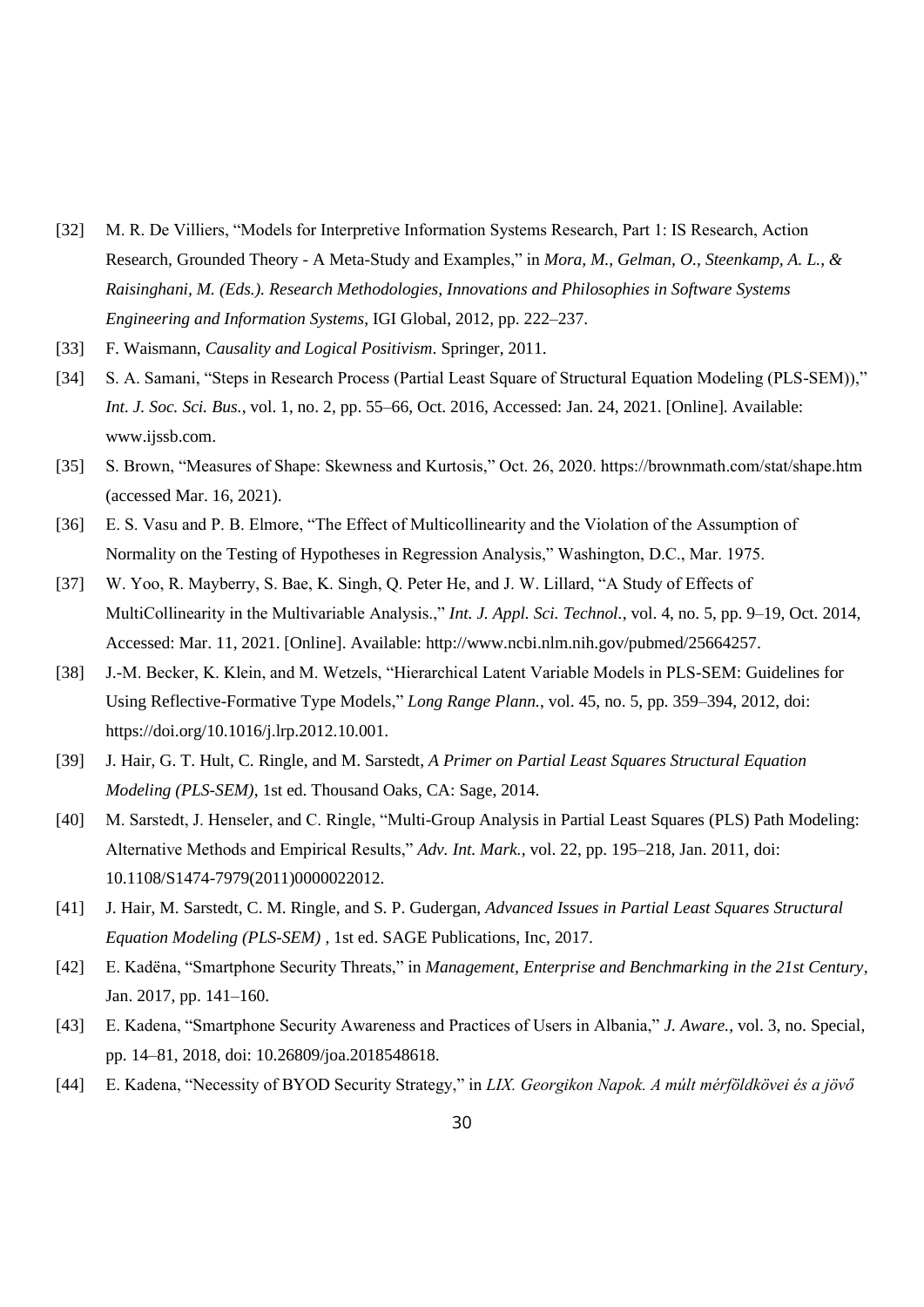*kihívásai: 220 éves a Georgikon*, Z. B. Nagy, Ed. Keszthely, Hungary: Pannon Egyetem Georgikon Mezőgazdaságtudományi Kar, 2017, pp. 198–204.

- [45] E. Kadena, S. Kocak, K. Takácsné György, and A. Keszthelyi, "FMEA in Smartphones: A Fuzzy Approach," *MATHEMATICS*, vol. 10, no. 3, p. 513, 2022, doi: 10.3390/math10030513.
- [46] E. Kadëna and T. Kovács, "The need for BYOD security strategy," *Hadmérnök (XII)*, vol. XIII, no. 4, pp. 138– 145, 2017.
- [47] E. Kadëna and L. Ruiz, "Adoption of biometrics in mobile devices," in *Proceedings of FIKUSZ Symposium for Young Researchers*, 2017, pp. 140–148.
- [48] E. Kadena, "The adoption of Blockchain in Mobile Devices: Challenges and Opportunities," in *2. International Conference on Awareness*, Canakkale: Rating Academy, 2018, pp. 421–426.
- [49] A. Keszthelyi and E. Kadëna, "Misunderstanding how Passwords Work," in *11th International Conference on Mangement, Enterprise and Benchmarking (MEB 2016)*, 2016, pp. 83–92.
- [50] E. Kadena, "Lack of cybersecurity education," in *Współczesne problemy zarządzania, obronności i bezpieczeństwa. T. 2*, Z. Tadeusz and I. Horzela, Eds. Warsaw, Poland: Akademia Sztuki Wojennej, 2018, pp. 83–90.
- [51] P. Holicza and E. Kadëna, "Smart and Secure? Millennials on Mobile Devices," *Interdiscip. Descr. Complex Syst.*, vol. 16, no. 3-A, pp. 376–383, Sep. 2018, doi: 10.7906/indecs.16.3.10.
- [52] E. Kadena, "Security in Home Automation," *BÁNKI KÖZLEMÉNYEK*, vol. 1, no. 1, pp. 5–25, 2018.
- [53] E. Kadena, "Password Selecting Habits," in *RAJNAI ZOLTÁN KIBERBIZTONSÁG – CYBERSECURITY 2.*, Budapest, Hungary: Óbudai Egyetem, Biztonságtudományi Doktori iskola, 2019, pp. 161–175.
- [54] E. Kadena, "Password Selecting Habits," in *Eight International Scientific Web-conference of Scientists and PhD. students or candidates*, Z. Rajnai, P. Schmidt, and P. Jurik, Eds. Budapest, Hungary: Óbuda University, 2020, pp. 164–176.
- [55] E. Kadena, "Blockchain integration into mobile devices," in *Kiberbiztonság – Cybersecurity 2.*, Z. Rajnai, Ed. Budapest, Hungary: Óbudai Egyetem, Biztonságtudományi Doktori iskola, 2019, pp. 195–201.
- [56] E. Kadena and M. Gupi, "HUMAN FACTORS IN CYBERSECURITY: RISKS AND IMPACTS," *Secur. Sci. J.*, vol. 2, no. 2, pp. 51–64, 2021, doi: 10.37458/ssj.2.2.3.
- [57] E. Kadena, "Human error and latent conditions in mobile devices. Reducing risks through FMEA," in *III.International Rating Academy Congress on Applied Sciences*, Lviv: Rating Academy, 2018, pp. 8–13.
- [58] E. Kadena and P. Holicza, "Security Issues in the Blockchain(ed) World," in *2018 IEEE 18th International*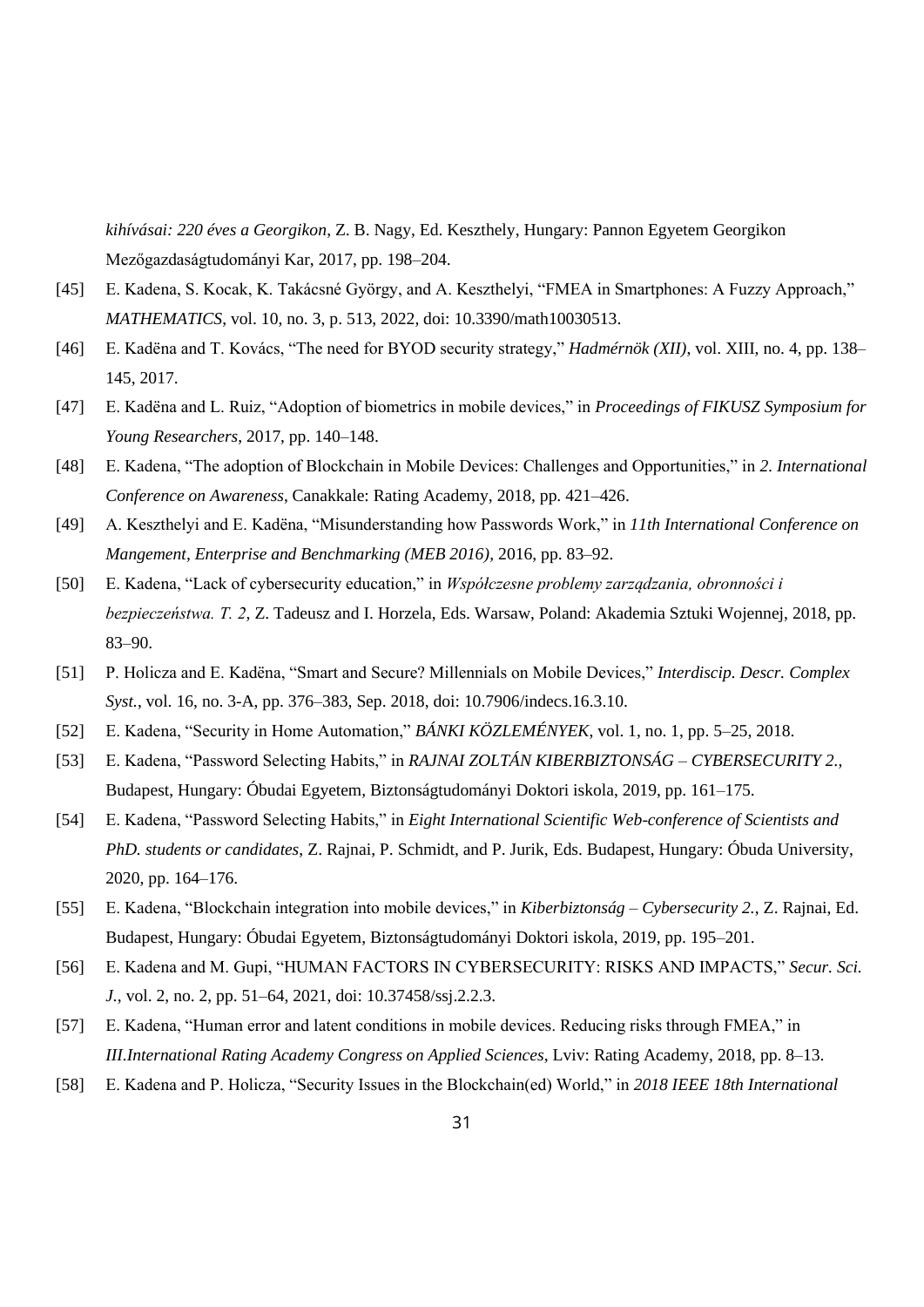*Symposium on Computational Intelligence and Informatics (CINTI)*, Nov. 2018, pp. 211–216, doi: 10.1109/CINTI.2018.8928212.

- [59] E. Kadena, "Security of mobile devices in the view of Swiss Cheese Model," in *Kiberbiztonság – Cybersecurity 2.*, Z. Rajnai, Ed. Budapest, Hungary: Óbudai Egyetem, Biztonságtudományi Doktori iskola, 2019, pp. 176–183.
- [60] E. Kadena and L. Pokorádi, "HUMAN ERRORS IN MOBILE DEVICES," in *European Smart, Sustainable and Safe Cities Conference 2020 : Abstract Book*, D. Tokody and Z. Nyikes, Eds. Budapest, Hungary: Óbudai Egyetem, 2020, p. 18.
- [61] S. Coble, "Albania's Prime Minister Issues Data Leak Apology Infosecurity Magazine," Dec. 24, 2021. https://www.infosecurity-magazine.com/news/albanias-prime-minister-issues/ (accessed Mar. 22, 2022).
- [62] M. Sasse and I. Flechais, "Usable Security Why Do We Need It? How Do We Get It?," in *Security and Usability: Designing secure systems that people can use*, Sebastopol, US: O'Reilly, 2005, pp. 13–30.
- [63] V. D. Veksler, N. Buchler, B. E. Hoffman, D. N. Cassenti, C. Sample, and S. Sugrim, "Simulations in Cyber-Security: A Review of Cognitive Modeling of Network Attackers, Defenders, and Users," *Front. Psychol.*, vol. 9, 2018, doi: 10.3389/fpsyg.2018.00691.
- [64] V. D. Veksler, N. Buchler, C. G. LaFleur, M. S. Yu, C. Lebiere, and C. Gonzalez, "Cognitive Models in Cybersecurity: Learning From Expert Analysts and Predicting Attacker Behavior," *Front. Psychol.*, vol. 11, 2020, doi: 10.3389/fpsyg.2020.01049.
- [65] H. Sandouka, A. J. Cullen, and I. Mann, "Social engineering detection using neural networks," in *2009 International Conference on CyberWorlds*, 2009, pp. 273–278.
- [66] Z. Maqbool, P. Aggarwal, V. S. C. Pammi, and V. Dutt, "Cyber Security: Effects of Penalizing Defenders in Cyber-Security Games via Experimentation and Computational Modeling," *Front. Psychol.*, vol. 11, 2020, doi: 10.3389/fpsyg.2020.00011.
- [67] ENISA, "Analysis of the European R&D Priorities in Cybersecurity," 2018.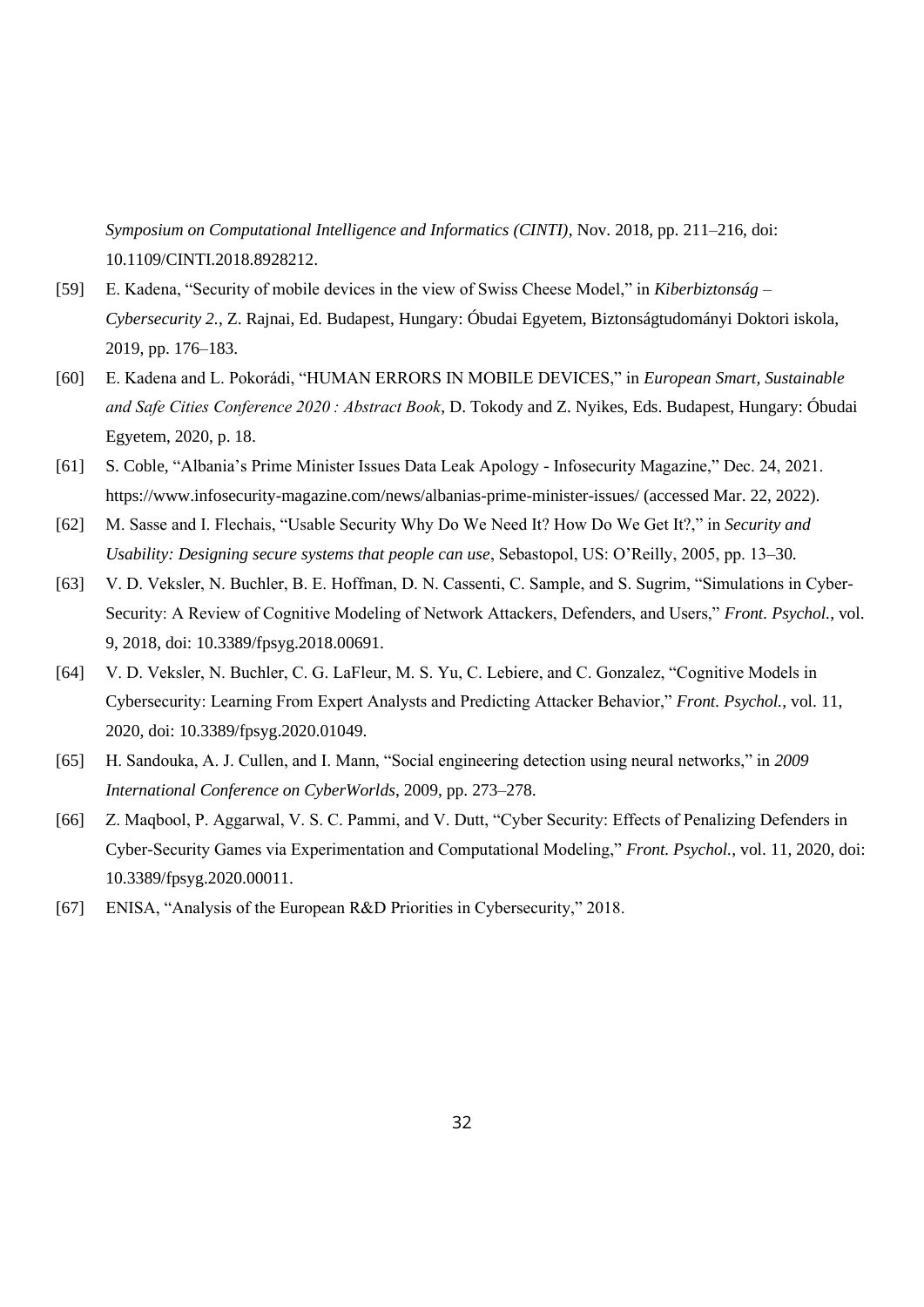## <span id="page-32-0"></span>**7 Own Publications Related to the Dissertation**

- 1. E. Kadena, S. Kocak, K. Takácsné György, and A. Keszthelyi, "FMEA in Smartphones: A Fuzzy Approach," *MATHEMATICS*, vol. 10, no. 3, p. 513, 2022, doi: 10.3390/math10030513.
- 2. E. Kadena, H. P. D. Nguyen, and L. Ruiz, "Mobile Robots: An Overview of Data and Security," in *Proceedings of the 7th International Conference on Information Systems Security and Privacy - ICISSP*, 2021, pp. 291–299.
- 3. E. Kadena and M. Gupi, "HUMAN FACTORS IN CYBERSECURITY: RISKS AND IMPACTS," *Secur. Sci. J.*, vol. 2, no. 2, pp. 51–64, 2021, doi: 10.37458/ssj.2.2.3.
- 4. E. Kadena, "Password Selecting Habits," in *Eight International Scientific Web-conference of Scientists and PhD. students or candidates*, Z. Rajnai, P. Schmidt, and P. Jurik, Eds. Budapest, Hungary: Óbuda University, 2020, pp. 164–176.
- 5. E. Kadena and L. Pokorádi, "HUMAN ERRORS IN MOBILE DEVICES," in *European Smart, Sustainable and Safe Cities Conference 2020 : Abstract Book*, D. Tokody and Z. Nyikes, Eds. Budapest, Hungary: Óbudai Egyetem, 2020, p. 18.
- 6. E. Kadena, "Security of mobile devices in the view of Swiss Cheese Model," in *Kiberbiztonság – Cybersecurity 2.*, Z. Rajnai, Ed. Budapest, Hungary: Óbudai Egyetem, Biztonságtudományi Doktori iskola, 2019, pp. 176–183.
- 7. E. Kadena, "Blockchain integration into mobile devices," in *Kiberbiztonság – Cybersecurity 2.*, Z. Rajnai, Ed. Budapest, Hungary: Óbudai Egyetem, Biztonságtudományi Doktori iskola, 2019, pp. 195–201.
- 8. E. Kadena, "Assessing risks in mobile devices by using fmea," in *Kiberbiztonság – Cybersecurity 2.*, Z. Rajnai, Ed. Budapest, Hungary: Óbudai Egyetem, Biztonságtudományi Doktori iskola, 2019, pp. 184– 194.
- 9. E. Kadena, "The adoption of Blockchain in Mobile Devices: Challenges and Opportunities," in *2. International Conference on Awareness*, Canakkale: Rating Academy, 2018, pp. 421–426.
- 10. E. Kadena, "Human error and latent conditions in mobile devices. Reducing risks through FMEA," in *III.International Rating Academy Congress on Applied Sciences*, Lviv: Rating Academy, 2018, pp. 8–13.
- 11. E. Kadena, "Security in Home Automation," *BÁNKI KÖZLEMÉNYEK*, vol. 1, no. 1, pp. 5–25, 2018.